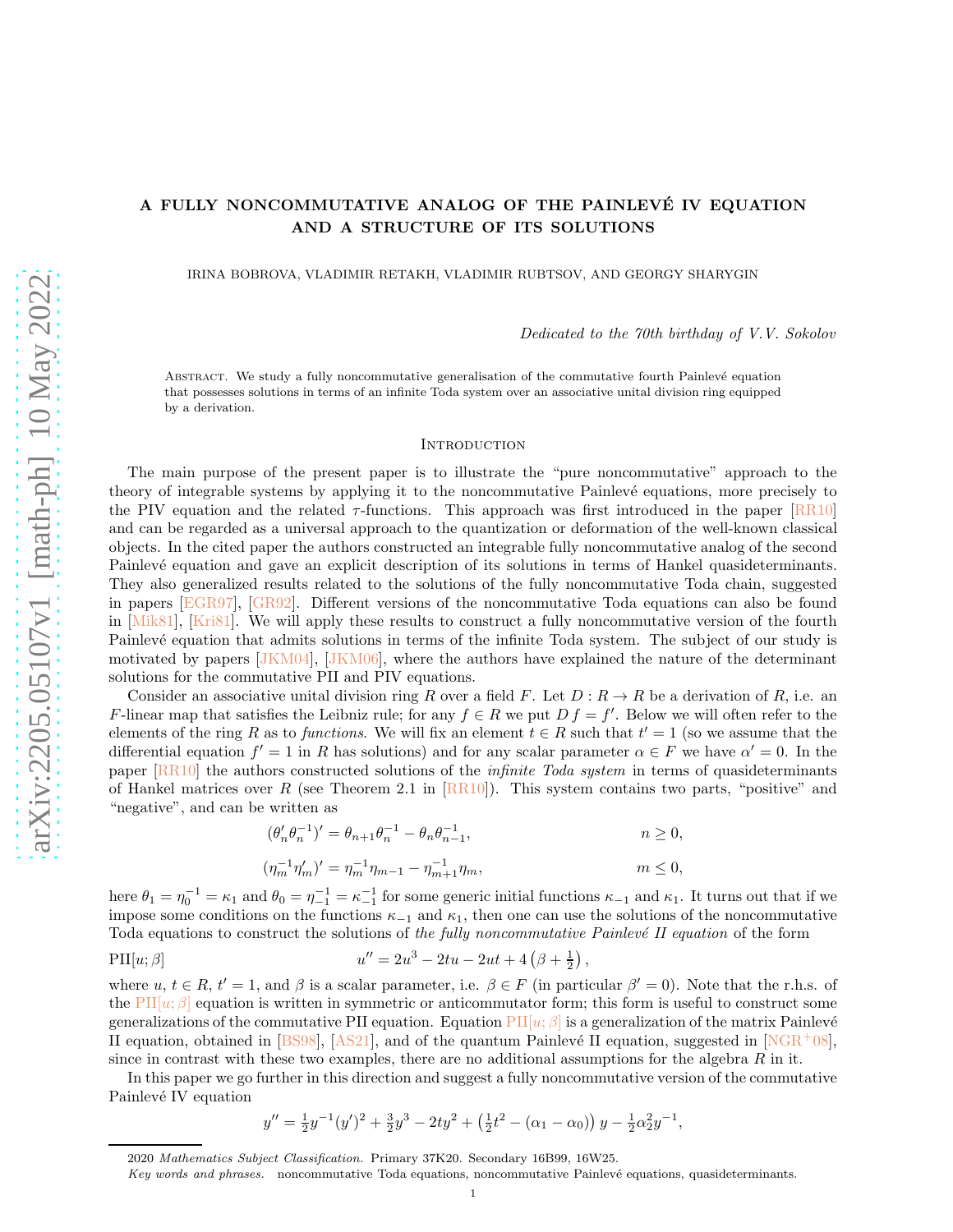<span id="page-1-2"></span>where  $y = y(t)$  and the scalar parameters  $\alpha_0, \alpha_1, \alpha_2$  are such that  $\alpha_0 + \alpha_1 + \alpha_2 = 1$ . The solutions of this equation are expressed in terms of the solutions of noncommutative Toda equations under a certain ansatz for the functions  $\kappa_{-1}$  and  $\kappa_1$ . This analog reads as

<span id="page-1-0"></span>(1) 
$$
\begin{cases}\nf'_0 = f_0f_1 - f_2f_0 + \alpha_0, \\
f'_1 = f_1f_2 - f_0f_1 + \alpha_1, \\
f'_2 = f_2f_0 - f_1f_2 + \alpha_2,\n\end{cases}
$$

where again  $\alpha_0 + \alpha_1 + \alpha_2 = 1$ ; this system can be regarded as a fully noncommutative generalization of the PIV symmetric system (in the commutative case system [\(1\)](#page-1-0) defines 3-periodic solutions of the dressing chain  $[VSS3]$ ). This system admits the same Bäcklund transformations as in the commutative case (see Table [1\)](#page-5-0) and has an isomonodromic Lax representation, presented in Section [3.2.2,](#page-16-0) that is equivalent to the Noumi-Yamada pair for the commutative PIV symmetric form [\[NY00\]](#page-21-11). To construct solutions of [\(1\)](#page-1-0) in terms of the noncommutative Toda equations we use noncommutative analogs of the translation operators (for more details see Section  $3$ ). Therefore, the existence of Bäcklund transformations, compositions of which form an affine Weyl group of type  $A_2^{(1)}$ , is significant for determinig solutions of [\(1\)](#page-1-0). Unlike the  $\text{PII}[u;\beta]$ equation, system  $(1)$  is not written in the symmetric form. It means that a noncommutative analog of the PIV equation cannot be obtained by using the Weyl ordering.

We also remark that the order of the system can be reduced by the first integral

$$
I = f_0 + f_1 + f_2 - t,
$$

but in noncommutative situation the resulting system cannot be written as an ODE of the second order, since to do this we have to invert an operator of the form  $f \, q + q \, f$ .

Observe that unlike in the papers  $[Nag04]$  and  $[NGR^+08]$ , where quantum versions of the Painlevé equations were considered, we do not impose any additional conditions on R. So, system  $(1)$  is a generalization of the quantum version of the PIV equation to a "pure noncommutative" case.

On the other hand, with the help of the matrix generalization of the Painlevé-Kovalevskaya test, authors of the papers  $[BS21a]$ ,  $[BS21b]$  have derived three non-equivalent matrix Painlevé IV systems, labeled  $P_4^i$ ,  $i = 0, 1, 2$ . The  $P_4^0$  system with scalar parameters is equivalent to [\(1\)](#page-1-0) with central variable t. There is also a fully noncommutative version of the  $P_4^0$  system:

$$
\begin{cases}\nu' & = -u^2 + uv + vu + (k-2) \bar{z}u - k u \bar{z} + \gamma_1, \\
v' & = -v^2 + vu + uv + k \bar{z}v - (k-2)v \bar{z} + \gamma_2,\n\end{cases}
$$

where  $\bar{z}' = 1$  and  $k \in \mathbb{C}$ ; this system admits an isomonodromic Lax pair [\[BS21b\]](#page-21-14). It turns out that solutions of this system can be expressed via solutions of the semi-infinite noncommutative Toda equations when  $k = 0$ or  $k = 2$ . The noncommutative version [\(1\)](#page-1-0) allows us to express its solutions in both directions.

Up to the authors' knowledge, particular cases of the other two systems from the list in [\[BS21a\]](#page-21-13),  $P_4^1$  $P_4^1$  and  $P_4^2$ , do not have Bäcklund transformations that define an affine Weyl group of type  $A_2^{(1)}$ . Therefore they cannot be solved by the noncommutative Toda equations. The same remark holds for noncommutative systems of the PIV type, obtained in the paper [\[CdlI14\]](#page-21-15) by using the Riemann-Hilbert problem.

Organization of the paper. In Section [1,](#page-2-0) we give a short overview of the known facts about Toda equations and their solutions in the commutative (Section [1.1\)](#page-2-1) and noncommutative cases (Section [1.2\)](#page-3-0). The overview is based on the papers  $\lfloor$ KMN<sup>+99</sup>] and  $\lfloor$ RR10. In Section [2](#page-4-0) we recall the Hirota bilinear form of the commutative PIV equation, that is derived by Bäcklund transformations of the commutative PIV symmetric form. We note that, unlike the paper [\[JKM06\]](#page-21-6), we present a direct proof of the fact that solutions of the Painlevé IV equation can be constructed by solutions of the Toda equations under some assumptions for the general initial functions  $\kappa_{-1}$  and  $\kappa_1$  (see Theorem [2.3](#page-10-0) in Section [2.3\)](#page-7-0). In Section [3](#page-12-0) we give the generalizations of the results from Section [2](#page-4-0) to a "pure noncommutative" case. Namely, we prove that solutions of the system [\(1\)](#page-1-0) can be expressed via solutions of the infinite noncommutative Toda system (see Theorem [3.2](#page-15-0) in Section [3.1\)](#page-12-1). In Sections [3.2.1](#page-15-1) and [3.2.2](#page-16-0) we discuss the "Hamiltonians" and isomonodromic properties of the system  $(1)$ . We move some proofs to the appendices (see Appendix [A\)](#page-18-0) to make the main text more straightforward and readable.

<span id="page-1-1"></span><sup>&</sup>lt;sup>1</sup>But they do possess a Bäcklund transformation (see  $[Ad121]$ ). We are grateful to V. E. Adler, who drew our attention to this fact.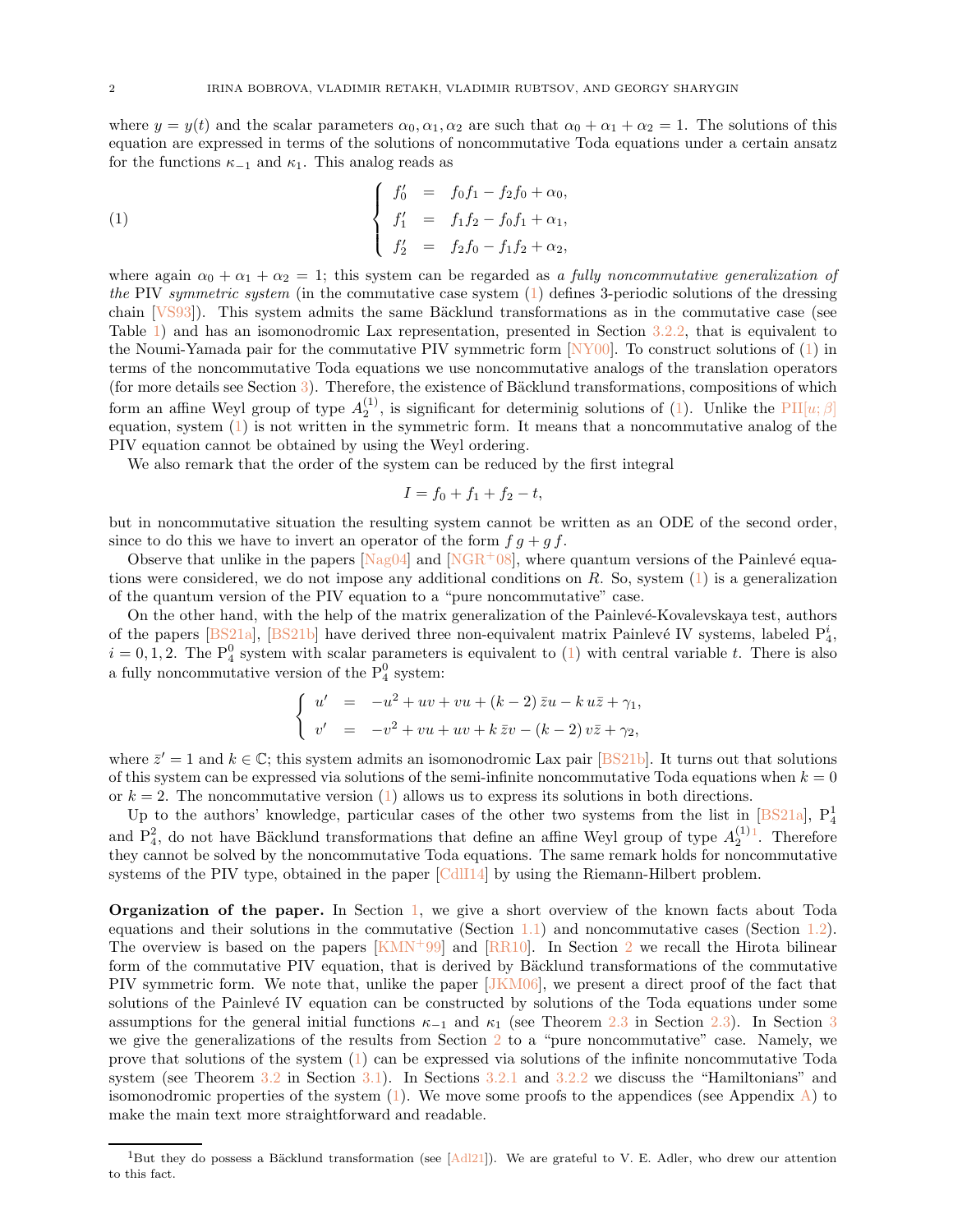<span id="page-2-5"></span>Acknowledgments. The authors are thankful to M. Mazzocco for sharing her preprint. We are also grateful to V. E. Adler and V. V. Sokolov for invaluable suggestions and comments. The research of I.B. was partially supported by the International Laboratory of Cluster Geometry HSE, RF Government grant № 075-15-2021-608, and by Young Russian Mathematics award; G.Sh. was partially supported by the RNF grant 22-11-00272.

Dedication. We are very glad to dedicate this paper to our colleague V. V. Sokolov whose profound contributions to the area of non-abelian differential equations are recognized worldwide. Some of his significant works are listed in Appendix [B.](#page-20-0)

## 1. Toda equations and their solutions

<span id="page-2-1"></span><span id="page-2-0"></span>1.1. Solutions of the commutative Toda chain. In this section, we review the results from  $\text{KMM}^+$ 99. The Toda equations can be viewed as the recurrence relation for a sequence of functions  ${\{\tau_n\}}_{n\in\mathbb{Z}}$ ,  $\tau_n$ 

 $\tau_n(t)$ :

<span id="page-2-2"></span>(2) 
$$
\tau_{n+1}\tau_{n-1} = \tau''_n \tau_n - (\tau'_n)^2,
$$

with general initial conditions  $\tau_0$  and  $\tau_1$ . Equation [\(2\)](#page-2-2) is called the bilinear form of the Toda chain. It is convenient to introduce a sequence of functions  $\{\kappa_n\}_{n\in\mathbb{Z}}$  with  $\kappa_0 = 1$  by applying the gauge transformation to  $\tau_n$  given by

$$
(\ln \tau_n)'' = (\ln \kappa_n)'' + \kappa_{-1} \kappa_1.
$$

Then the Toda equations [\(2\)](#page-2-2) become

<span id="page-2-3"></span>(3) 
$$
\kappa_{n+1}\kappa_{n-1} = \kappa_n''\kappa_n - (\kappa_n')^2 + \kappa_{-1}\kappa_1\kappa_n^2, \qquad \kappa_0 = 1.
$$

It tuns out that  $\kappa_n$  are uniquely determined for the given  $\kappa_{-1}$  and  $\kappa_1$ ; it is also known that  $\kappa_n$  are expressible in a determinant form (see Theorem 2.1 in  $[KMN^+99]$ ):

<span id="page-2-4"></span>**Theorem 1.1.** Let  $\{a_n\}_{n\in\mathbb{N}}$ ,  $\{b_n\}_{n\in\mathbb{N}}$  be two sequences of functions  $a_n = a_n(t)$ ,  $b_n = b_n(t)$  defined recursively as

$$
a_n = a'_{n-1} + \kappa_{-1} \sum_{\substack{i+j = n-2 \\ i,j \ge 0}} a_i a_j, \qquad a_0 = \kappa_1,
$$
  

$$
b_n = b'_{n-1} + \kappa_1 \sum_{\substack{i+j = n-2 \\ i,j \ge 0}} b_i b_j, \qquad b_0 = \kappa_{-1}.
$$

Let  $\kappa_n$  for  $n \in \mathbb{Z}$  be an  $|n| \times |n|$  Hankel determinant:

$$
\kappa_n = \left\{ \begin{array}{cccc} \left| \begin{array}{cccc} a_0 & a_1 & \dots & a_{n-1} \\ a_1 & a_2 & \dots & a_n \\ \vdots & \vdots & \ddots & \vdots \\ a_{n-1} & a_n & \dots & a_{2n-2} \end{array} \right|, & n > 0, \\ b_1 & b_1 & \dots & b_{-n-1} \\ b_1 & b_2 & \dots & b_{-n} \\ \vdots & \vdots & \ddots & \vdots \\ b_{-n-1} & b_{-n} & \dots & b_{-2n-2} \end{array} \right|, & n < 0.
$$

Then  $\kappa_n$  satisfies the bilinear Toda equations [\(3\)](#page-2-3) for general initial conditions  $\kappa_{-1}$  and  $\kappa_1$ .

*Proof.* Let us denote the determinant of an  $n \times n$  matrix X from the list above by D and let  $D\begin{pmatrix} i_1 & i_2 & \cdots & i_k \\ \vdots & \vdots & \vdots & \vdots \end{pmatrix}$  $j_1$   $j_2$  ...  $j_k$  $\setminus$ be the determinant of the matrix obtained from X by removing  $i_1, \ldots, i_k$  rows and  $j_1, \ldots, j_k$  columns. Then the statement of Theorem  $1.1$  follows from the relations

$$
D \equiv \kappa_{n+1}, \qquad D\begin{pmatrix} n+1 \\ n+1 \end{pmatrix} = \kappa_n, \qquad D\begin{pmatrix} n & n+1 \\ n & n+1 \end{pmatrix} = \kappa_{n-1},
$$

$$
D\begin{pmatrix} n \\ n+1 \end{pmatrix} = D\begin{pmatrix} n+1 \\ n \end{pmatrix} = \kappa'_n, \qquad D\begin{pmatrix} n \\ n \end{pmatrix} = \kappa''_n + \kappa_{-1}\kappa_1\kappa_n,
$$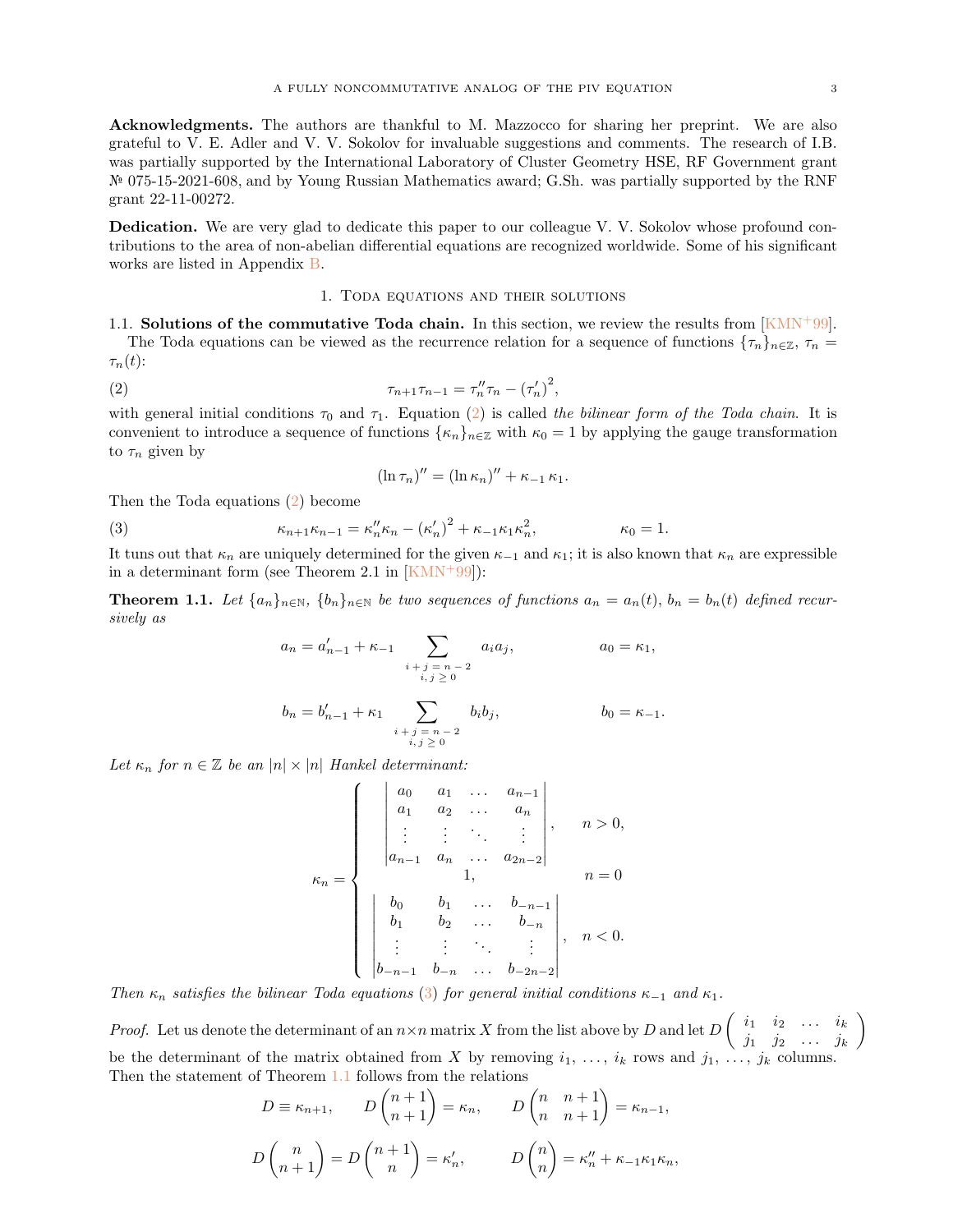<span id="page-3-3"></span>and the Jacobi identity

$$
D\binom{n}{n} \cdot D\binom{n+1}{n+1} - D\binom{n}{n+1} \cdot D\binom{n+1}{n} = D \cdot D\binom{n}{n} \cdot \binom{n+1}{n+1}.
$$

.

Remark 1.1. Let us put  $\theta_n = \kappa_n \kappa_{n-1}^{-1}$  for  $n \geq 0$ , in particular  $\theta_0 = \kappa_{-1}^{-1}$  and  $\theta_1 = \kappa_1$ . Then the Toda equations [\(3\)](#page-2-3) can be rewritten as

<span id="page-3-1"></span>(4) 
$$
(\ln \theta_n)'' = \theta_{n+1} \theta_n^{-1} - \theta_n \theta_{n-1}^{-1},
$$

Similarly, we can put  $\eta_m = \kappa_m \kappa_{m+1}^{-1}$  for  $m \leq 0$  to get

<span id="page-3-2"></span>(5) 
$$
(\ln \eta_m)'' = \eta_{m-1} \eta_m^{-1} - \eta_m \eta_{m+1}^{-1}.
$$

Note that  $\eta_0 = \kappa_1^{-1} = \theta_1^{-1}$  and  $\eta_{-1} = \kappa_{-1} = \theta_0^{-1}$ . In the commutative case, there is no difference between "positive" and "negative" parts of the Toda equations, but in the noncommutative setting the difference is significant.

Remark 1.2. The substitution  $\theta_n = e^{u_n}$  brings the Toda chain [\(4\)](#page-3-1) to the classical form:

$$
u_n'' = e^{u_{n+1} - u_n} - e^{u_n - u_{n-1}}
$$

<span id="page-3-0"></span>1.2. Solutions of noncommutative Toda equations. In the current section we give an overview of Section 2 from the paper [\[RR10\]](#page-21-0).

1.2.1. Quasideterminants and almost Hankel matrices. Consider a matrix algebra over an associative unital ring R and its element  $X = (x_{ij})$ , where  $1 \le i, j \le n$ . We denote by  $X^{ij}$  the  $(n-1) \times (n-1)$  matrix obtained from X by removing the *i*-th row and the *j*-th column. Let  $r_i$  and  $c_j$  be the *i*-th row and the *j*-th column of the matrix  $X$ :

$$
r_i = (x_{i1} \ x_{i2} \ \ldots \ x_{ij} \ \ldots \ x_{in}),
$$
  $c_j = (x_{1j} \ x_{2j} \ \ldots \ x_{ij} \ \ldots \ x_{nj})^T.$ 

According to [\[GR91\]](#page-21-18), the quasideterminant  $|X|_{ij}$  is defined as

- for  $n = 1, |X|_{11} = x_{11};$
- for  $n > 1$  under the condition that  $X^{ij}$  is an invertible matrix,  $|X|_{ij} = x_{ij} r_i(X^{ij})^{-1}c_j$ .

#### Example 1.1.

• Consider a 2 × 2 matrix A with generic entries  $a_{ij}$ ,  $i, j = 1, 2$ . Then it has four quasideterminants:

$$
|A|_{11} = a_{11} - a_{12} a_{22}^{-1} a_{21},
$$
  
\n
$$
|A|_{12} = a_{12} - a_{11} a_{21}^{-1} a_{22},
$$
  
\n
$$
|A|_{21} = a_{21} - a_{22} a_{12}^{-1} a_{11},
$$
  
\n
$$
|A|_{22} = a_{22} - a_{21} a_{11}^{-1} a_{12}.
$$

• In the case of  $3 \times 3$  matrix A with generic entries  $a_{ij}$ ,  $i, j = 1, 2, 3$ , there are nine quasideterminants. For example,

$$
|A|_{11} = a_{11} - a_{12} (a_{22} - a_{23} a_{33}^{-1} a_{32})^{-1} a_{21} - a_{12} (a_{32} - a_{33} a_{23}^{-1} a_{22})^{-1} a_{31}
$$

$$
- a_{13} (a_{23} - a_{22} a_{32}^{-1} a_{33})^{-1} a_{21} - a_{13} (a_{33} - a_{32} a_{22}^{-1} a_{23})^{-1} a_{31}.
$$

Note that in the case of commutative ring  $R$ , the quasideterminant is given simply by

$$
|X|_{ij} = (-1)^{i+j} \frac{\det X}{\det X^{ij}},
$$
 for any  $i, j = 1, 2, ..., n$ .

Following the paper  $[RR10]$ , we define almost Hankel matrices  $H_n(i,j) = (x_{st})$ , where  $s, t = 0, 1, ..., n$ and  $i, j \geq 0$ , for a sequence  $x_0, x_1, \ldots$  of the elements of R in the following way:

$$
x_{st}=x_{s+t}, \hspace{1.5cm} x_{nt}=x_{i+t}, \hspace{1.5cm} x_{sn}=x_{s+j}, \hspace{1.5cm} x_{nn}=x_{i+j},
$$

where  $s, t < n$ . In particular,  $H_n(n, n)$  is a Hankel matrix.

Let us denote by  $h_n(i, j)$  the quasideterminant  $|H_n(i, j)|_{nn}$ . If at least one of the conditions  $i < n, j < n$ holds, we have  $h_n(i, j) = 0$ .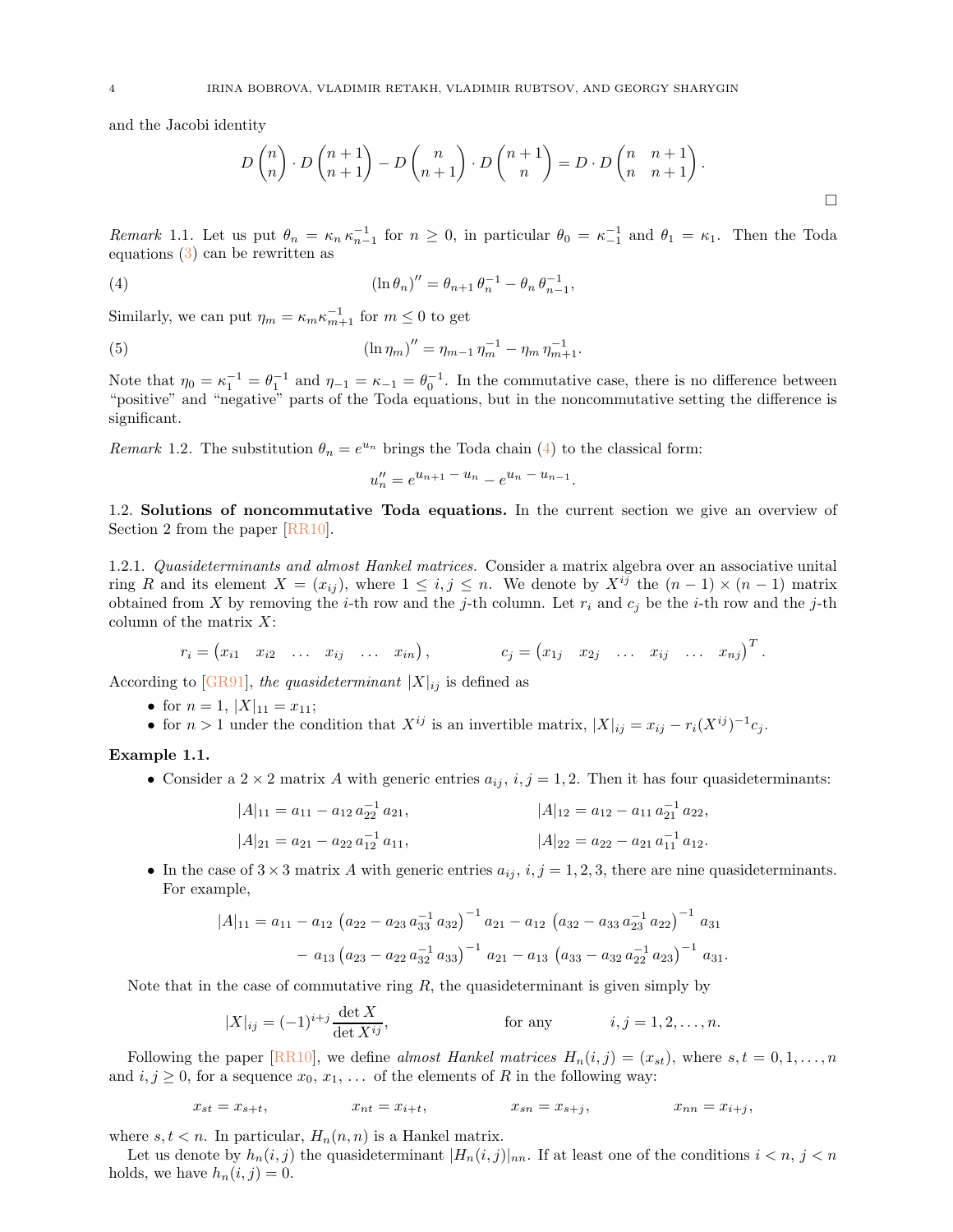<span id="page-4-7"></span>1.2.2. Noncommutative Toda equations. Consider an associative unital division ring R over a field F equipped with a derivation  $D: R \to R$  such that

- 1)  $D(\alpha) = 0$  for any  $\alpha \in F$ ;
- 2) there exists an element  $t \in R$  such that  $D(t) = 1$ .

Let us use the following notation  $D(u) = u'$ ,  $D^2(u) = u''$ , ..., and recall that  $D(v^{-1}) = -v^{-1}v'v^{-1}$  for any invertible element  $v \in R$ . We assume that all objects related to the noncommutative case belong to the ring  $R$ . Elements of the ring  $R$  we will call *functions*.

In the paper  $[RR10]$  the following noncommutative analogs of the Toda equations [\(4\)](#page-3-1) and [\(5\)](#page-3-2) were introduced:

<span id="page-4-1"></span>(6) 
$$
(\theta'_n \theta_n^{-1})' = \theta_{n+1} \theta_n^{-1} - \theta_n \theta_{n-1}^{-1}, \qquad n \ge 0,
$$

<span id="page-4-2"></span>(7) 
$$
(\eta_m^{-1} \eta'_m)' = \eta_m^{-1} \eta_{m-1} - \eta_{m+1}^{-1} \eta_m, \qquad m \le 0,
$$

where  $\theta_1 = \kappa_1 = \eta_0^{-1}$  and  $\theta_0 = \kappa_{-1}^{-1} = \eta_{-1}^{-1}$  with general initial conditions  $\kappa_{-1}$  and  $\kappa_1$ . Further in the text, we will refer to the expressions  $\theta'\theta^{-1}$  and  $\theta^{-1}\theta'$  as the left and right noncommutative logarithmic derivatives of  $\theta$ , respectively.

There is a noncommutative generalization of Theorem [1.1,](#page-2-4) obtained in [\[RR10\]](#page-21-0).

<span id="page-4-3"></span>**Theorem 1.2.** Let  $\{a_n\}_{n\in\mathbb{N}}$ ,  $\{b_n\}_{n\in\mathbb{N}}$  be two sequences of elements in R defined recursively as

<span id="page-4-4"></span>(8) 
$$
a_n = a'_{n-1} + \sum_{\substack{i+j = n-2 \\ i,j \ge 0}} a_i \kappa_{-1} a_j, \qquad a_0 = \kappa_1,
$$

<span id="page-4-5"></span>(9) 
$$
b_n = b'_{n-1} + \sum_{\substack{i+j=n-2 \ i,j \ge 0}} b_i \kappa_1 b_j, \qquad b_0 = \kappa_{-1}.
$$

Let  $\theta_{p+1} = |A_p|_{pp}$  and  $\eta_{q-1} = |B_{-q}|_{-q,-q}$ , where  $A_n = (a_{i+j})$  and  $B_n = (b_{i+j})$ ,  $i, j = 0, 1, ..., n$ , are Hankel matrices.

Then  $\theta_n$ ,  $n \geq 0$  and  $\eta_m$ ,  $m \leq 0$  satisfy the systems [\(6\)](#page-4-1) and [\(7\)](#page-4-2) respectively for general initial conditions  $\kappa_{-1}$  and  $\kappa_1$ .

Remark 1.3. The proof of Theorem [1.2](#page-4-3) is based on the properties of almost Hankel matrices and the noncommutative generalization of the Sylvester identity [\[GR91\]](#page-21-18), [\[GR92\]](#page-21-2).

**Example [1.2](#page-4-3).** Let us show that under the conditions of Theorem 1.2 the left logarithmic derivative  $\theta'_1 \theta_1^{-1}$ satisfies the noncommutative Toda chain  $(6)$ :

$$
(\theta_1' \,\theta_1^{-1})' = \theta_2 \,\theta_1^{-1} - \theta_1 \,\theta_0^{-1},
$$

where

$$
\theta_0 = b_0^{-1}, \qquad \theta_1 = a_0, \qquad \theta_2 = a_2 - a_1 a_0^{-1} a_1,
$$

and the functions  $a_n$  are defined by recurrence relations  $(8)$ . Indeed,

$$
\left(\theta_1' \,\theta_1^{-1}\right)' = \left(a_0' \, a_0^{-1}\right)' = \left(a_1 \, a_0^{-1}\right)' = a_1' \, a_0^{-1} - \left(a_0' \, a_0^{-1}\right)^2 = \left(a_2 - a_0 \, b_0 \, a_0\right) a_0^{-1} - \left(a_1 \, a_0^{-1}\right)^2
$$
\n
$$
= \left(a_2 - a_1 \, a_0^{-1} \, a_1\right) a_0^{-1} - a_0 \, b_0 = \theta_2 \, \theta_1^{-1} - \theta_1 \, \theta_0^{-1}.
$$

Similar computations show that the right logarithmic derivative  $\eta_{-1}^{-1} \eta'_{-1}$ , of Hankel quasideterminant  $\eta_{-1}$ (where the entries  $b_n$  of  $\eta_{-m}$  are defined by [\(9\)](#page-4-5)), is a solution of the noncommutative Toda chain [\(7\)](#page-4-2):

$$
\left(\eta_{-1}^{-1}\eta_{-1}'\right)' = \left(b_0^{-1}b_0'\right)' = \left(b_0^{-1}b_1\right)' = -\left(b_0^{-1}b_0'\right)^{-2} + b_0^{-1}b_1' = b_0^{-1}\left(b_2 - b_0a_0b_0\right) - \left(b_0^{-1}b_1\right)^{-2}
$$

$$
= b_0^{-1}\left(b_2 - b_1b_0^{-1}b_1\right) - a_0b_0 = \eta_{-1}^{-1}\eta_{-2} - \eta_0^{-1}\eta_{-1}.
$$

## 2. COMMUTATIVE PAINLEVÉ IV EQUATION

<span id="page-4-0"></span>In this section we consider the Painlevé IV equation written in the form

<span id="page-4-6"></span>(10) 
$$
y'' = \frac{1}{2}y^{-1}(y')^2 + \frac{3}{2}y^3 - 2ty^2 + \left(\frac{1}{2}t^2 - (\alpha_1 - \alpha_0)\right)y - \frac{1}{2}\alpha_2^2y^{-1},
$$

where  $y = y(t)$  and  $\alpha_0 + \alpha_1 + \alpha_2 = 1$ , and describe its Bäcklund transformations and some of its representations in the Hirota bilinear form (see Sections [2.1,](#page-5-1) [2.2\)](#page-6-0). We will follow [\[Oka81\]](#page-21-19), [\[Nou04\]](#page-21-20) and refer the reader to these texts for details.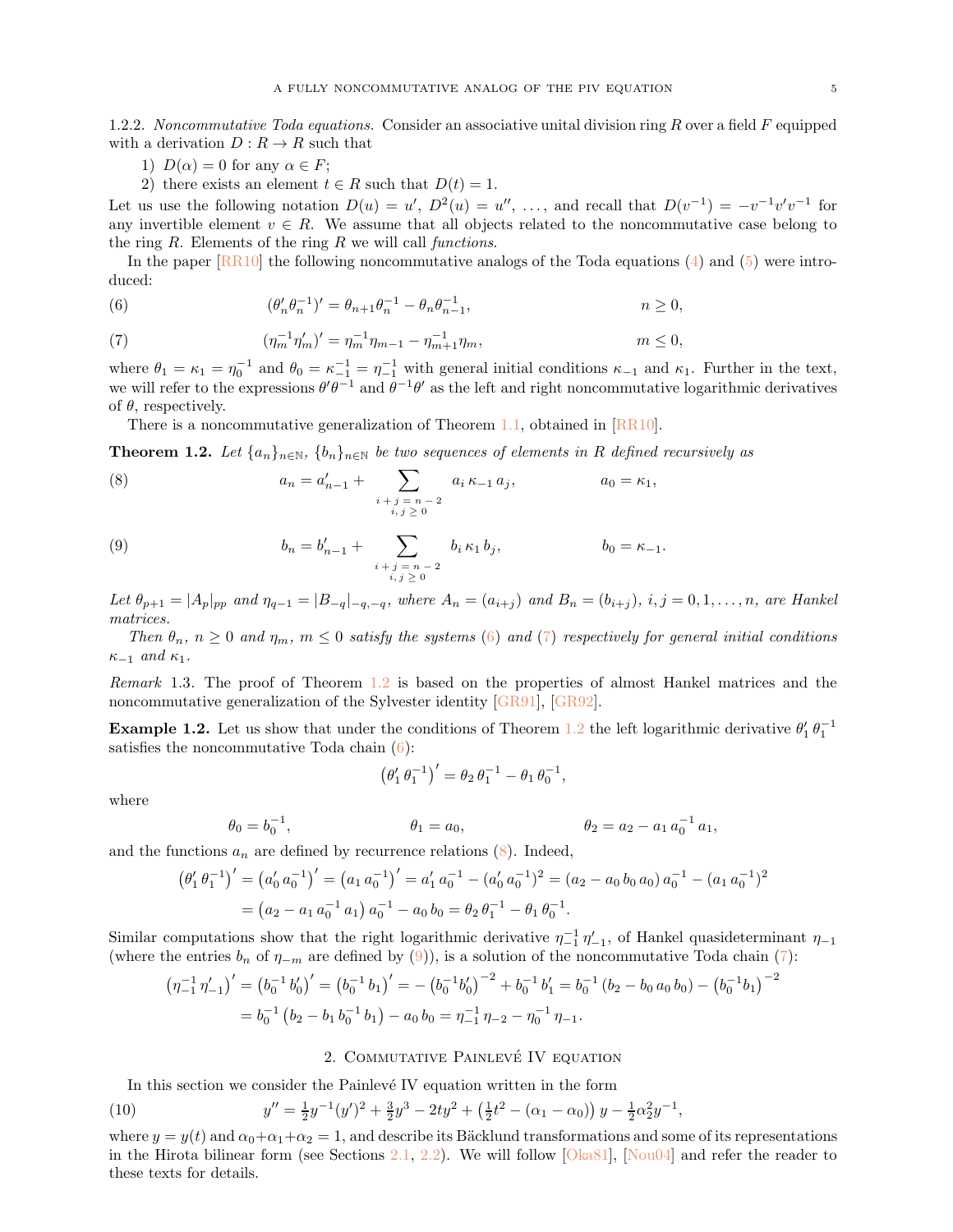In Section  $2.3$ , we prove that solutions of the Painlevé IV equation are expressible in terms of solutions of the Toda equations under some assumptions for the general initial functions  $\kappa_{-1}$  and  $\kappa_1$  (see Theorem [2.3](#page-10-0) in Section [2.3\)](#page-7-0).

<span id="page-5-1"></span>2.1. Symmetric form and Bäcklund transformations. The symmetric form of the PIV equation  $(10)$ is given by

<span id="page-5-2"></span>(11) 
$$
\begin{cases}\nf'_0 = f_0f_1 - f_0f_2 + \alpha_0, \\
f'_1 = f_1f_2 - f_0f_1 + \alpha_1, \\
f'_2 = f_0f_2 - f_1f_2 + \alpha_2,\n\end{cases}
$$

where  $f_i = f_i(t)$  and  $\alpha_0 + \alpha_1 + \alpha_2 = 1$ . This system has the first integral  $I = f_0 + f_1 + f_2 - t$  and is equivalent to PIV [\(10\)](#page-4-6) for  $y = f_2$  by eliminating  $f_0$  and  $f_1$ . We define  $\tau$ -functions  $\tau_i$ ,  $i = 0, 1, 2$  by the formulas

$$
h_0 = \tau_0' \tau_0^{-1}, \qquad \qquad h_1 = \tau_1' \tau_1^{-1}, \qquad \qquad h_2 = \tau_2' \tau_2^{-1},
$$

where  $h_i$ ,  $i = 0, 1, 2$ , are Hamiltonians:

<span id="page-5-5"></span>(12) 
$$
h_0 = f_0 f_1 f_2 + \frac{\alpha_1 - \alpha_2}{3} f_0 + \frac{\alpha_1 + 2\alpha_2}{3} f_1 - \frac{2\alpha_1 + \alpha_2}{3} f_2,
$$

$$
h_1 = f_0 f_1 f_2 - \frac{2\alpha_2 + \alpha_0}{3} f_0 + \frac{\alpha_2 - \alpha_0}{3} f_1 + \frac{\alpha_2 + 2\alpha_0}{3} f_2,
$$

$$
h_2 = f_0 f_1 f_2 + \frac{\alpha_0 + 2\alpha_1}{3} f_0 - \frac{2\alpha_0 + \alpha_1}{3} f_1 + \frac{\alpha_0 - \alpha_1}{3} f_2.
$$

<span id="page-5-0"></span>The symmetric form  $(11)$  is invariant under the following Bäcklund transformations defined by Table [1:](#page-5-0)

|                                                                                                                                                                                                                                                                                                                                                                                                                                             | $\alpha_0$ $\alpha_1$ $\alpha_2$ |             | $f_0$ $f_1$ $J_2$ |  |
|---------------------------------------------------------------------------------------------------------------------------------------------------------------------------------------------------------------------------------------------------------------------------------------------------------------------------------------------------------------------------------------------------------------------------------------------|----------------------------------|-------------|-------------------|--|
|                                                                                                                                                                                                                                                                                                                                                                                                                                             |                                  |             |                   |  |
|                                                                                                                                                                                                                                                                                                                                                                                                                                             |                                  |             |                   |  |
| $\begin{array}{c ccc} s_0 & -\alpha_0 & \alpha_1+\alpha_0 & \alpha_2+\alpha_0 \\ s_1 & \alpha_0+\alpha_1 & -\alpha_1 & \alpha_2+\alpha_1 \\ s_2 & \alpha_0+\alpha_2 & \alpha_1+\alpha_2 & -\alpha_2 \end{array} \quad \begin{array}{c ccc} f_0 & f_1+\frac{\alpha_0}{f_0} & f_2-\frac{\alpha_0}{f_0} \\ f_0-\frac{\alpha_1}{f_1} & f_1 & f_2+\frac{\alpha_1}{f_1} \\ f_0+\frac{\alpha_2}{f_2} & f_1-\frac{\alpha_2}{f_2} & f_2 \end{array}$ |                                  |             |                   |  |
| $\pi$ $\alpha_1$ $\alpha_2$ $\alpha_0$                                                                                                                                                                                                                                                                                                                                                                                                      |                                  | $f_1$ $f_2$ |                   |  |

TABLE 1. Bäcklund transformations of the symmetric form  $(11)$ 

Bäcklund transformations form an extended affine Weyl group of type  $A_2^{(1)}$ :

$$
\tilde{W}\left(A_2^{(1)}\right) = \langle s_0, s_1, s_2; \pi \rangle,
$$

where the generators  $s_i$ ,  $i = 0, 1, 2$  and  $\pi$  commute with the derivation and satisfy the following fundamental relations

$$
s_i^2 = 1,
$$
  $(s_i s_{i+1})^3 = 1,$   $\pi^3 = 1,$   $\pi s_i = s_{i+1} \pi,$   $i \in \mathbb{Z}_3.$ 

Using the relations between the  $f$ -variables and the  $\tau$ -functions

$$
f_0 = (\ln \tau_2 \tau_1^{-1})' + \frac{1}{3}t, \qquad f_1 = (\ln \tau_0 \tau_2^{-1})' + \frac{1}{3}t, \qquad f_2 = (\ln \tau_1 \tau_0^{-1})' + \frac{1}{3}t,
$$

one can show that  $\tau$ -functions satisfy different bilinear differential equations of the Hirota type. Here are some of them:

<span id="page-5-3"></span>(13)  
\n
$$
(D_t^2 + \frac{1}{3}tD_t - \frac{2}{9}t^2 + \frac{1}{3}(\alpha_0 - \alpha_1)) \tau_0 \cdot \tau_1 = 0,
$$
\n
$$
(D_t^2 + \frac{1}{3}tD_t - \frac{2}{9}t^2 + \frac{1}{3}(\alpha_1 - \alpha_2)) \tau_1 \cdot \tau_2 = 0,
$$
\n
$$
(D_t^2 + \frac{1}{3}tD_t - \frac{2}{9}t^2 + \frac{1}{3}(\alpha_2 - \alpha_0)) \tau_2 \cdot \tau_0 = 0,
$$

and

<span id="page-5-4"></span>(14)  
\n
$$
\left(\frac{1}{2}D_t^2 - \frac{1}{3}(\alpha_1 - \alpha_2)\right)\tau_0 \cdot \tau_0 = s_1(\tau_1) s_2(\tau_2),
$$
\n
$$
\left(\frac{1}{2}D_t^2 - \frac{1}{3}(\alpha_1 - \alpha_2)\right)\tau_1 \cdot \tau_1 = s_2(\tau_2) s_0(\tau_0),
$$
\n
$$
\left(\frac{1}{2}D_t^2 - \frac{1}{3}(\alpha_1 - \alpha_2)\right)\tau_2 \cdot \tau_2 = s_0(\tau_0) s_1(\tau_1),
$$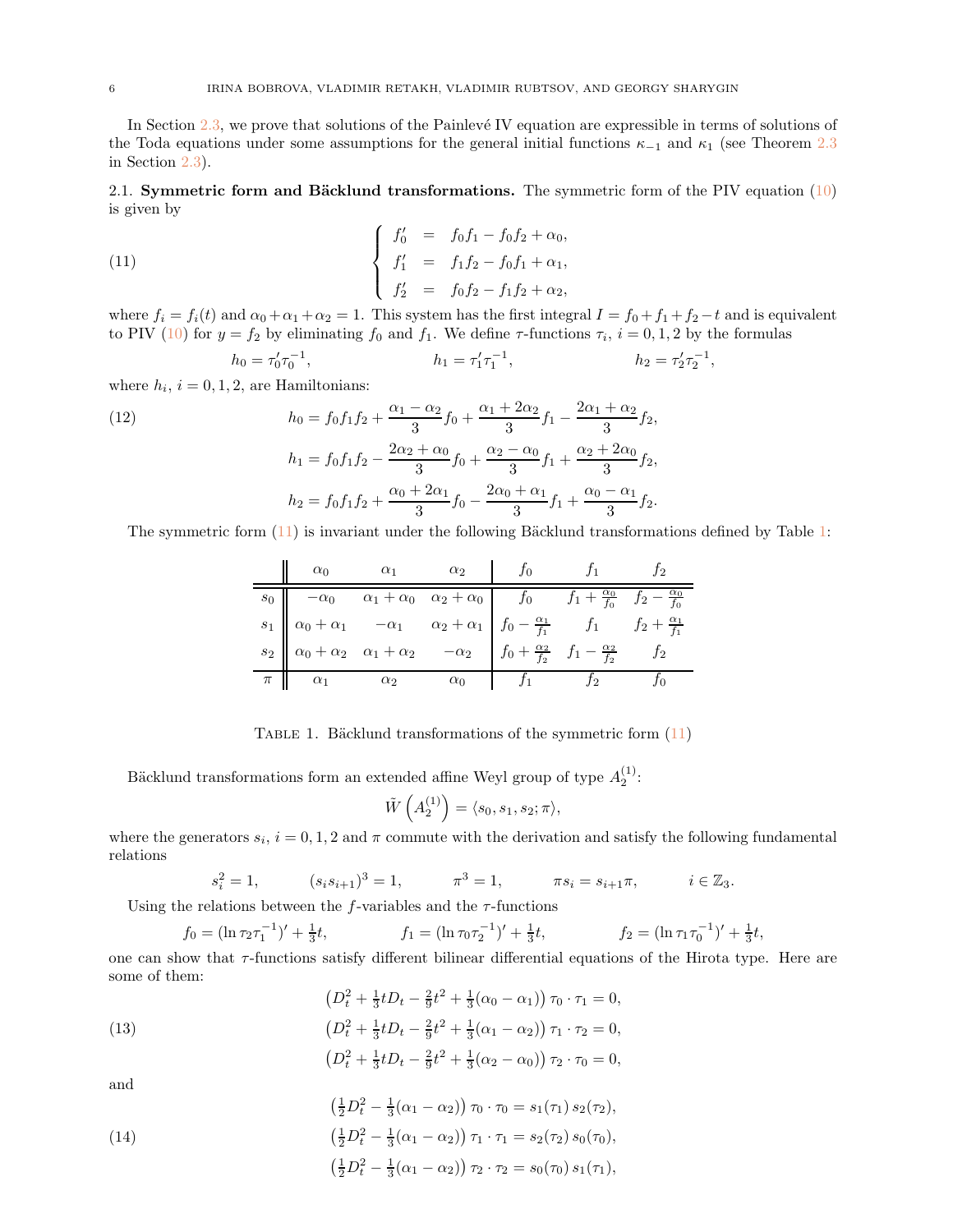<span id="page-6-5"></span>where  $D_t^n$  is the Hirota operator:

$$
D_t^n f \cdot g = \left. \left( \frac{d}{dt} - \frac{d}{ds} \right)^n f(t) \, g(s) \right|_{s=t}
$$

.

<span id="page-6-0"></span>2.2. Translations and  $\tau$ -functions on the lattice. By composing Bäcklund transformations, we define the translation operators  $T_i$ ,  $i = 1, 2, 3$ :

$$
T_1 = \pi s_2 s_1, \qquad T_2 = s_1 \pi s_2, \qquad T_3 = s_2 s_1 \pi.
$$

From this definition, it follows that  $T_1T_2T_3 = 1$  and

$$
T_1^l(\alpha_0) = \alpha_0 + l, \t T_1^l(\alpha_1) = \alpha_1 - l, \t T_1^l(\alpha_2) = \alpha_2; T_2^m(\alpha_0) = \alpha_0, \t T_2^m(\alpha_1) = \alpha_1 + m, \t T_2^m(\alpha_2) = \alpha_2 - m; T_3^n(\alpha_0) = \alpha_0 - n, \t T_3^n(\alpha_1) = \alpha_1, \t T_3^n(\alpha_2) = \alpha_2 + n.
$$

Thus, we define the  $\tau$ -functions on the lattice by

$$
\tau_{l,m,n}=T_1^lT_2^mT_3^n(\tau_0).
$$

In particular,

$$
\tau_{0,0,0} = \tau_0, \qquad \tau_{1,0,0} = \tau_1, \qquad \tau_{1,1,0} = \tau_2.
$$

Since  $T_1T_2T_3 = 1$ , for any  $k \in \mathbb{Z}$  we have  $\tau_{l+k,m+k,n+k} = \tau_{l,m,n}$ . Applying  $T_1^l T_2^m T_3^n$  on the bilinear equations  $(13) - (14)$  $(13) - (14)$  $(13) - (14)$ , we obtain the following equations:

<span id="page-6-1"></span>(15) 
$$
\left(D_t^2 + \frac{1}{3}tD_t - \frac{2}{9}t^2 + \frac{1}{3}(\alpha_0 - \alpha_1 + 2l - m - n)\right)\tau_{l,m,n} \cdot \tau_{l+1,m,n} = 0,
$$

$$
\left(D_t^2 + \frac{1}{3}tD_t - \frac{2}{9}t^2 + \frac{1}{3}(\alpha_1 - \alpha_2 - l + 2m - n)\right)\tau_{l+1,m,n} \cdot \tau_{l+1,m+1,n} = 0,
$$

$$
\left(D_t^2 + \frac{1}{3}tD_t - \frac{2}{9}t^2 + \frac{1}{3}(\alpha_2 - \alpha_0 - l - m + 2n)\right)\tau_{l+1,m+1,n} \cdot \tau_{l,m,n} = 0,
$$

and

<span id="page-6-2"></span>(16)  
\n
$$
\left(\frac{1}{2}D_t^2 - \frac{1}{3}(\alpha_1 - \alpha_2 - l + 2m - n)\right)\tau_{l,m,n} \cdot \tau_{l,m,n} = \tau_{l,m+1,n} \tau_{l,m-1,n}
$$
\n
$$
\left(\frac{1}{2}D_t^2 - \frac{1}{3}(\alpha_1 - \alpha_2 - l - m + 2n)\right)\tau_{l+1,m,n} \cdot \tau_{l+1,m,n} = \tau_{l+1,m,n+1} \tau_{l+1,m,n-1}
$$
\n
$$
\left(\frac{1}{2}D_t^2 - \frac{1}{3}(\alpha_1 - \alpha_2 + 2l - m - n)\right)\tau_{l+1,m+1,n} \cdot \tau_{l+1,m+1,n} = \tau_{l+2,m+1,n} \tau_{l,m+1,n}.
$$

Following the notation in Section [1.1,](#page-2-1) we introduce the variables  $\kappa_{l,m,n}$  by

$$
\kappa_{l,m,n} = e^{-\frac{1}{3}(l+m+n)t^2} \tau_{l,m,n} \, \tau_{0,0,0}^{-1}.
$$

Here  $\kappa_{l,m,n}$  depend on three indices corresponding to the three operators  $T_1$ ,  $T_2$ , and  $T_3$  (unlike in the paper  $[JKM06]$ : shift of the *i*-th index corresponds to the action of the operator  $T_i$ ,  $i = 1, 2, 3$ . Then the bilinear equations  $(15) - (16)$  $(15) - (16)$  become

<span id="page-6-4"></span>(17) 
$$
(D_t^2 - tD_t + 2\kappa_{-1,0,0} \kappa_{1,0,0} + (\alpha_0 - \alpha_1 + 2l + m + n)) \kappa_{l,m,n} \cdot \kappa_{l+1,m,n} = 0,
$$
  
\n
$$
(D_t^2 - tD_t + 2\kappa_{0,-1,0} \kappa_{0,1,0} + (\alpha_1 - \alpha_2 + l + 2m + n + 2)) \kappa_{l+1,m,n} \cdot \kappa_{l+1,m+1,n} = 0,
$$
  
\n
$$
(D_t^2 - tD_t + 2\kappa_{0,0,-1} \kappa_{0,0,1} + (\alpha_2 - \alpha_0 + l + m + 2n + 4)) \kappa_{l+1,m+1,n} \cdot \kappa_{l+1,m+1,n+1} = 0,
$$

<span id="page-6-3"></span>(18) 
$$
\left(\frac{1}{2}D_t^2 + \kappa_{-1,0,0} \kappa_{1,0,0} + (m+n)\right) \kappa_{l,m,n} \cdot \kappa_{l,m,n} = \kappa_{l+1,m,n} \kappa_{l-1,m,n},
$$

$$
\left(\frac{1}{2}D_t^2 + \kappa_{0,-1,0} \kappa_{0,1,0} + (l+n)\right) \kappa_{l,m,n} \cdot \kappa_{l,m,n} = \kappa_{l,m+1,n} \kappa_{l,m-1,n},
$$

$$
\left(\frac{1}{2}D_t^2 + \kappa_{0,0,-1} \kappa_{0,0,1} + (l+m)\right) \kappa_{l,m,n} \cdot \kappa_{l,m,n} = \kappa_{l,m,n+1} \kappa_{l,m,n-1}.
$$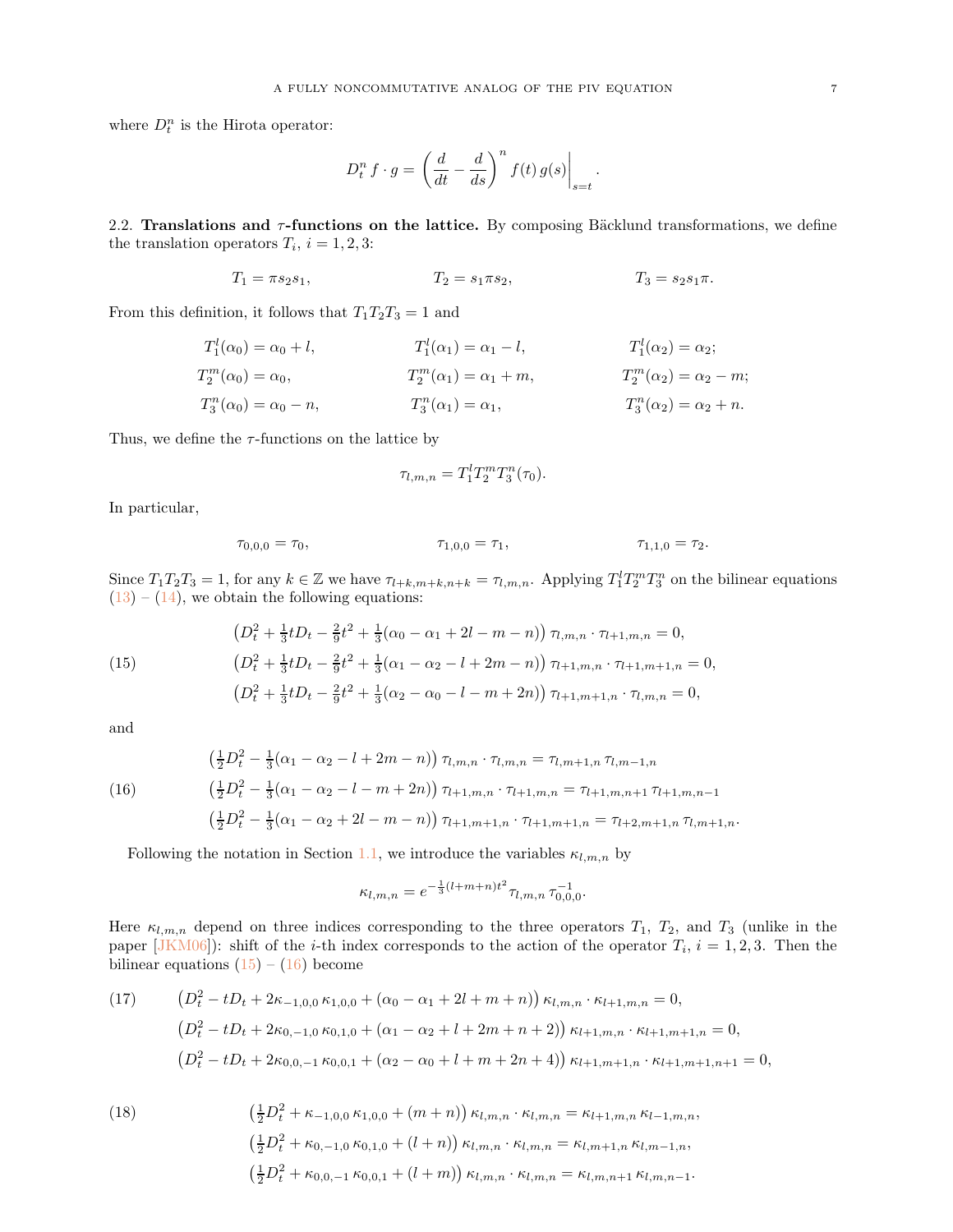<span id="page-7-0"></span>2.3. **Hankel determinant formula.** In this section we consider a sequence of the  $\kappa$ -functions  $\kappa_{n,0,0} = \kappa_n$ ,  $n \in \mathbb{Z}$ , only in the T<sub>1</sub>-direction (similar results can be formulated in the directions of the operators  $T_2$  and  $T_3$ ). This sequence can be regarded as being generated by the Toda equations [\(18\)](#page-6-3):

<span id="page-7-7"></span>(19) 
$$
\left(\frac{1}{2}D_t^2 + \kappa_{-1}\kappa_1\right)\kappa_n \cdot \kappa_n = \kappa_{n-1}\kappa_{n+1}, \qquad \kappa_0 = 1,
$$

where  $\kappa_{-1}$  and  $\kappa_1$  are general initial conditions. As we have mentioned in Section [1.1,](#page-2-1) solutions of this equation are given by the Hankel determinant (see Theorem [1.1\)](#page-2-4). For the sake of completeness, we are going to show that solutions of the  $PIV[y_n; n]$  equation

<span id="page-7-1"></span>(20) 
$$
y''_n = \frac{1}{2}y_n^{-1}(y'_n)^2 + \frac{3}{2}y_n^3 - 2ty_n^2 + \left(\frac{1}{2}t^2 + \alpha_0 - \alpha_1 + 2n\right)y_n - \frac{1}{2}\alpha_2^2y_n^{-1},
$$

where

$$
y_n = (\ln \kappa_{n+1} \kappa_n^{-1})' + t,
$$

are also given by the Hankel determinants, if we impose some conditions for  $\kappa_{-1}$  and  $\kappa_1$ .

<span id="page-7-6"></span>**Proposition 2.1.** Let  $\kappa_{-1}$  and  $\kappa_1$  satisfy the following relations

<span id="page-7-4"></span>(21) 
$$
\kappa_{-1}'' - t\kappa_{-1}' + 2\kappa_{-1}^2 \kappa_1 + (\alpha_0 - \alpha_1 - 2)\kappa_{-1} = 0,
$$

<span id="page-7-5"></span>(22) 
$$
\kappa_1'' + t\kappa_1' + 2\kappa_{-1}\kappa_1^2 + (\alpha_0 - \alpha_1)\kappa_1 = 0.
$$

Let  $z_0 = \kappa_{-1}\kappa_1 - (\alpha_1 + \alpha_2)$ . Then

(a)  $y_0 = \kappa_1' \kappa_1^{-1} + t$  is a solution of PIV[ $y_0$ ; 0] [\(20\)](#page-7-1), if

<span id="page-7-2"></span>(23) 
$$
-z'_0 = y_0^{-1}z_0^2 + (\alpha_2 - y_0^2)y_0^{-1}z_0 - (\alpha_1 + \alpha_2)y_0;
$$

<span id="page-7-3"></span>(b) 
$$
y_{-1} = -\kappa'_{-1}\kappa_{-1}^{-1} + t
$$
 is a solution of  $\text{PIV}[y_{-1}; -1]$  (20), if  
(24) 
$$
z'_0 = y_{-1}^{-1}z_0^2 + (\alpha_2 - y_{-1}^2)y_{-1}^{-1}z_0 - (\alpha_1 + \alpha_2)y_{-1}.
$$

*Proof.* First of all, we notice that the conditions for  $\kappa_{-1}$  and  $\kappa_1$  follow from the bilinear equation [\(17\)](#page-6-4) for  $(l, m, n) = (-1, 0, 0)$  and  $(l, m, n) = (0, 0, 0)$ .

• Case (a). Consider the case of  $y_0$ . Using the definition of  $y_0$ , we take the derivative w.r.t. t:

$$
y'_0 = (\kappa'_1 \kappa_1^{-1} + t)' = \kappa''_1 \kappa_1^{-1} - (\kappa'_1 \kappa_1^{-1})^2 + 1.
$$

Then we use the condition for  $\kappa_1$  to reduce the order of the relation:

$$
y'_0 = \kappa_1'' \kappa_1^{-1} - (\kappa_1' \kappa_1^{-1})^2 + 1 = -t \kappa_1' \kappa_1^{-1} - 2\kappa_{-1} \kappa_1 - (\kappa_1' \kappa_1^{-1})^2 + (2\alpha_1 + \alpha_2).
$$

Substituting  $\kappa'_1 \kappa_1^{-1} = y_0 - t$  and  $\kappa_{-1} \kappa_1 = z_0 + (\alpha_1 + \alpha_2)$ , we arrive at the equation

$$
y'_0 = -2z_0 - y_0^2 + ty_0 - \alpha_2,
$$

that, with the assumption  $(23)$  for  $z_0$ , gives the following system

$$
\begin{cases}\n-z'_0 &= y_0^{-1}z_0^2 + (\alpha_2 - y_0^2)y_0^{-1}z_0 - (\alpha_1 + \alpha_2)y_0, \\
-y'_0 &= 2z_0 + y_0^2 - ty_0 + \alpha_2,\n\end{cases}
$$

which is equivalent to the PIV[ $y_0$ ; 0] equation [\(20\)](#page-7-1) with  $n = 0$ :

$$
y_0'' = \frac{1}{2}y_0^{-1}(y_0')^2 + \frac{3}{2}y_0^3 - 2ty_0^2 + \left(\frac{1}{2}t^2 + \alpha_0 - \alpha_1\right)y_0 - \frac{1}{2}\alpha_2^2y_0^{-1}.
$$

• Case (b). The case of  $y_{-1}$  can be regarded in a similar way. The resulting system is given by

$$
\begin{cases}\nz_0' &= y_{-1}^{-1}z_0^2 + (\alpha_2 - y_{-1}^2)y_{-1}^{-1}z_0 - (\alpha_1 + \alpha_2)y_{-1}, \\
y_{-1}' &= 2z_0 + y_{-1}^2 - ty_{-1} + \alpha_2,\n\end{cases}
$$

where the first equation is just condition [\(24\)](#page-7-3). Eliminating z from this system, we arrive at the PIV[ $y_{-1}$ ; −1] equation [\(20\)](#page-7-1) with  $n = -1$ :

$$
y_{-1}'' = \frac{1}{2}y_{-1}^{-1}(y_{-1}')^2 + \frac{3}{2}y_{-1}^3 - 2ty_{-1}^2 + \left(\frac{1}{2}t^2 + \alpha_0 - \alpha_1 - 2\right)y_{-1} - \frac{1}{2}\alpha_2^2y_{-1}^{-1}.
$$

 $\Box$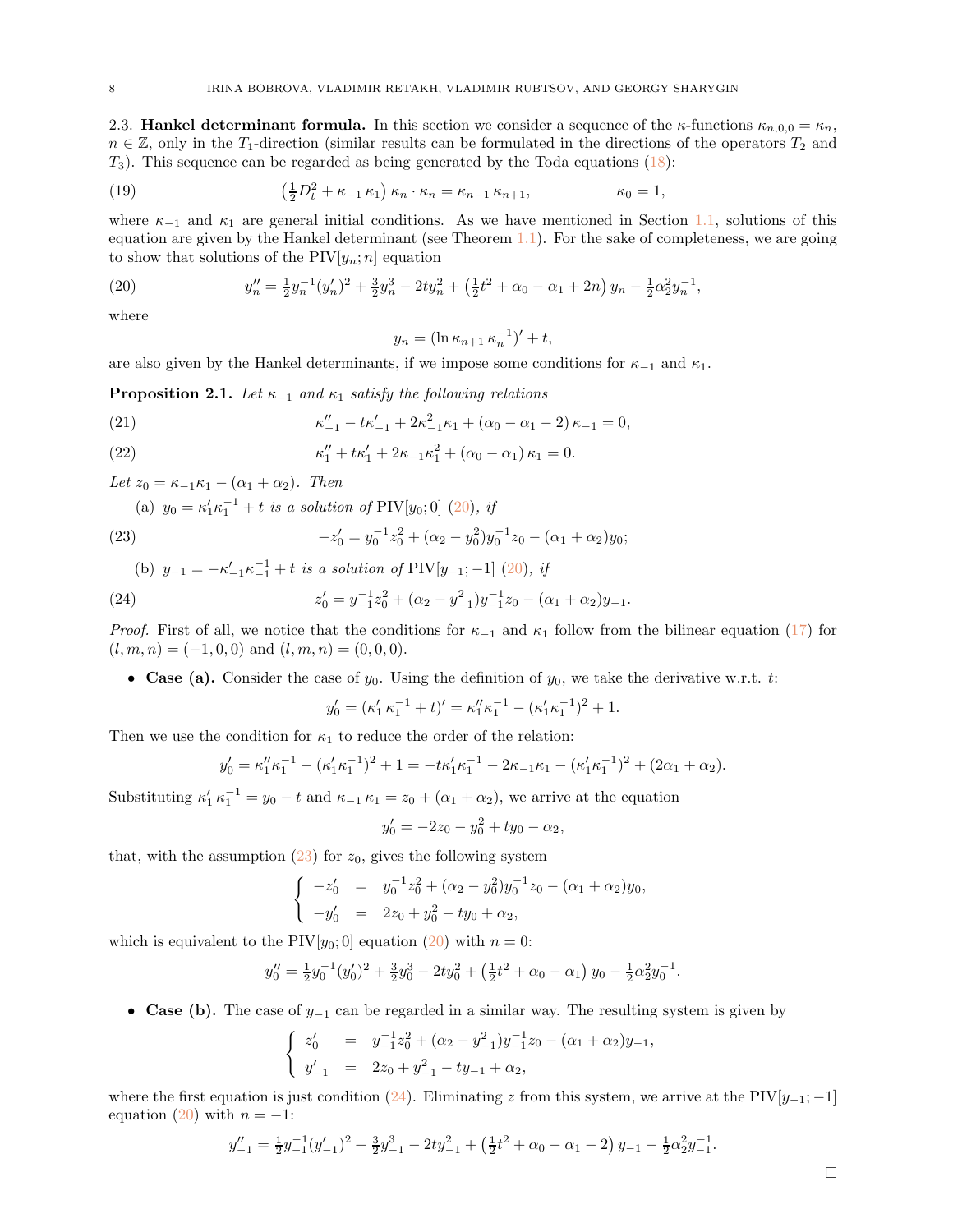<span id="page-8-5"></span>Remark 2.1. If we substitute  $y_{-1}$  and  $z_0$  into  $(24)$  or  $y_0$  and  $z_0$  into  $(23)$ , we get the following additional condition for  $\kappa_{-1}, \kappa_1$ :

<span id="page-8-0"></span>(25) 
$$
\kappa'_{-1} \kappa'_{1} + t \left( \kappa'_{-1} \kappa_{1} - \kappa_{-1} \kappa'_{1} \right) + \kappa_{-1}^{2} \kappa_{1}^{2} - (t^{2} - \alpha_{0} + \alpha_{1} + 1) \kappa_{-1} \kappa_{1} = \alpha_{1} (\alpha_{0} - 1).
$$

So, as in the case of the PII equation (see Proposition 2.2 in [\[JKM04\]](#page-21-5)), the initial functions  $\kappa_{-1}$  and  $\kappa_1$ should satisfy three conditions:  $(21)$ ,  $(22)$ , and  $(25)$ .

Condition [\(25\)](#page-8-0) can be derived without the use of the auxiliary function  $z_0$ . If we require that  $y_0 = \kappa'_1 \kappa_1^{-1} + t$ (resp.  $y_{-1} = -\kappa'_{-1} \kappa_{-1}^{-1} + t$ ) is a solution of the PIV[ $y_0$ ; 0] (resp. PIV[ $y_{-1}$ ; -1]) equation, where  $\kappa_{-1}$  and  $\kappa_1$ satisfy  $(21)$  –  $(22)$ , then  $\kappa_{-1}$ ,  $\kappa_1$  must satisfy condition  $(25)$ . The converse statement is also true, but it is more convenient to prove it in other notation and using Bäcklund transformations.

A generalization of Proposition [2.1](#page-7-6) to the case of arbitrary  $n \in \mathbb{Z}$  is given in Theorem [2.1:](#page-8-1)

<span id="page-8-2"></span><span id="page-8-1"></span>**Theorem 2.1.** Let  $\kappa_n$ ,  $n \in \mathbb{Z}$ , satisfy the Toda equations [\(19\)](#page-7-7) and the bilinear equation (26)  $(D_t^2 - tD_t + 2\kappa_{-1}\kappa_1 + (\alpha_0 - \alpha_1 + 2n)) \kappa_n \cdot \kappa_{n+1} = 0.$ 

Let  $y_n = (\ln \kappa_{n+1} \kappa_n^{-1})' + t$  and the function  $z_n$  be defined as

$$
z_n = \kappa_{n-1} \kappa_n^{-2} \kappa_{n+1} - (\alpha_1 + \alpha_2 - n).
$$

Then

(a) for  $n \geq 0$ ,  $y_n = y_n(t)$  is a solution of the PIV[ $y_n$ ; n] equation [\(20\)](#page-7-1), if

<span id="page-8-3"></span>(27) 
$$
-z'_n = y_n^{-1}z_n^2 + (\alpha_2 - y_n^2) y_n^{-1} z_n - (\alpha_1 + \alpha_2 - n) y_n;
$$

(b) for 
$$
n \leq 0
$$
,  $y_{n-1} = y_{n-1}(t)$  is a solution of the PIV $[y_{n-1}; n-1]$  equation (20), if

<span id="page-8-4"></span>(28) 
$$
z'_{n} = y_{n-1}^{-1} z_{n}^{2} + (\alpha_{2} - y_{n-1}^{2}) y_{n-1}^{-1} z_{n} - (\alpha_{1} + \alpha_{2} - n) y_{n-1}.
$$

*Proof.* The proof is given by a straightforward computation, in which we will use the bilinear equation  $(26)$ :

$$
\kappa''_n \kappa_n^{-1} - 2\kappa'_n \kappa_n^{-1} \kappa'_{n+1} \kappa_{n+1}^{-1} + \kappa''_{n+1} \kappa_{n+1}^{-1} - t \left( \kappa'_n \kappa_n^{-1} - \kappa'_{n+1} \kappa_{n+1}^{-1} \right) + 2\kappa_{-1} \kappa_1 + (\alpha_0 - \alpha_1 + 2n) = 0,
$$
  
ch is just the equation (17) for the set  $(n, 0, 0)$  and the Toda equations (19):

which is just the equation [\(17\)](#page-6-4) for the set  $(n, 0, 0)$ , and the Toda equations [\(19\)](#page-7-7):

$$
\kappa_n'' \, \kappa_n^{-1} - \left(\kappa_n' \, \kappa_n^{-1}\right)^2 + \kappa_{-1} \, \kappa_1 = \kappa_{n-1} \, \kappa_n^{-2} \, \kappa_{n+1}.
$$

Note that case (a) and case (b) coincide with statements in cases (a) and (b) from Proposition [2.1](#page-7-6) for  $n = 0$ .

• Case (a). Take the derivative of  $y_n = \kappa'_{n+1} \kappa_{n+1}^{-1} - \kappa'_n \kappa_n^{-1} + t$  w.r.t. t:

$$
y'_{n} = \left(\kappa'_{n+1} \,\kappa_{n+1}^{-1} - \kappa'_{n} \,\kappa_{n}^{-1} + t\right)' = \kappa''_{n+1} \,\kappa_{n+1}^{-1} - \left(\kappa'_{n+1} \,\kappa_{n+1}^{-1}\right)^{2} - \kappa''_{n} \,\kappa_{n}^{-1} + \left(\kappa'_{n} \,\kappa_{n}^{-1}\right)^{2} + 1.
$$

From the bilinear equation it follows that

$$
\kappa_{n+1}'' \,\kappa_{n+1}^{-1} = -\kappa_n'' \,\kappa_n^{-1} + 2\kappa_n' \,\kappa_n^{-1} \,\kappa_{n+1}' \,\kappa_{n+1}^{-1} + t \left(\kappa_n' \,\kappa_n^{-1} - \kappa_{n+1}' \,\kappa_{n+1}^{-1}\right) - 2\kappa_{-1} \,\kappa_1 - (\alpha_0 - \alpha_1 + 2n).
$$

Thus,

$$
y'_{n} = -2\kappa_{n}''\,\kappa_{n}^{-1} - 2\kappa_{-1}\,\kappa_{1} + 2\kappa_{n}'\,\kappa_{n}^{-1}\,\kappa_{n+1}'\,\kappa_{n+1}^{-1} + t\left(\kappa_{n}'\,\kappa_{n}^{-1} - \kappa_{n+1}'\,\kappa_{n+1}^{-1}\right) - \left(\kappa_{n+1}'\,\kappa_{n+1}^{-1}\right)^{2} + \left(\kappa_{n}'\,\kappa_{n}^{-1}\right)^{2} + \left(2\alpha_{1} + \alpha_{2} - 2n\right),
$$

where we have used the condition  $\alpha_0 + \alpha_1 + \alpha_2 = 1$ . Since  $\kappa_n$  satisfy the Toda equations, we replace  $\kappa''_n \kappa_n^{-1} + \kappa_{-1} \kappa_1$  by  $\kappa_{n-1} \kappa_n^{-2} \kappa_{n+1} + (\kappa'_n \kappa_n^{-1})^2$ . The result can be written as

$$
y'_{n} = -2\kappa_{n-1}\,\kappa_{n}^{-2}\,\kappa_{n+1} - t\left(\kappa'_{n+1}\,\kappa_{n+1}^{-1} - \kappa'_{n}\,\kappa_{n}^{-1}\right) - \left(\kappa'_{n+1}\,\kappa_{n+1}^{-1} - \kappa'_{n}\,\kappa_{n}^{-1}\right)^{2} + \left(2\alpha_{1} + \alpha_{2} - 2n\right).
$$

Recall that from the definitions of  $y_n$  and  $z_n$ , it follows that

$$
(\ln \kappa_{n+1} \kappa_n^{-1})' = y_n - t
$$

and  $\kappa_{n-1} \kappa_n^{-2} \kappa_{n+1} = z_n + (\alpha_1 + \alpha_2 - n)$ . Therefore, we obtain

$$
y'_n = -2(z_n + (\alpha_1 + \alpha_2 - n)) - t(y_n - t) - (y_n - t)^2 + (2\alpha_1 + \alpha_2 - 2n) = -2z_n - y_n^2 + ty_n - \alpha_2.
$$

This equation with condition  $(27)$  give the system

$$
\begin{cases}\n-z'_n &= y_n^{-1}z_n^2 + (\alpha_2 - y_n^2)y_n^{-1}z_n - (\alpha_1 + \alpha_2 - n)y_n, \\
-y'_n &= 2z_n + y_n^2 - ty_n + \alpha_2,\n\end{cases}
$$

that is equivalent to the  $PIV[y_n; n]$  equation [\(20\)](#page-7-1):

$$
y_n'' = \frac{1}{2}y_n^{-1}(y_n')^2 + \frac{3}{2}y_n^3 - 2ty_n^2 + \left(\frac{1}{2}t^2 + \alpha_0 - \alpha_1 + 2n\right)y_n - \frac{1}{2}\alpha_2^2y_n^{-1}.
$$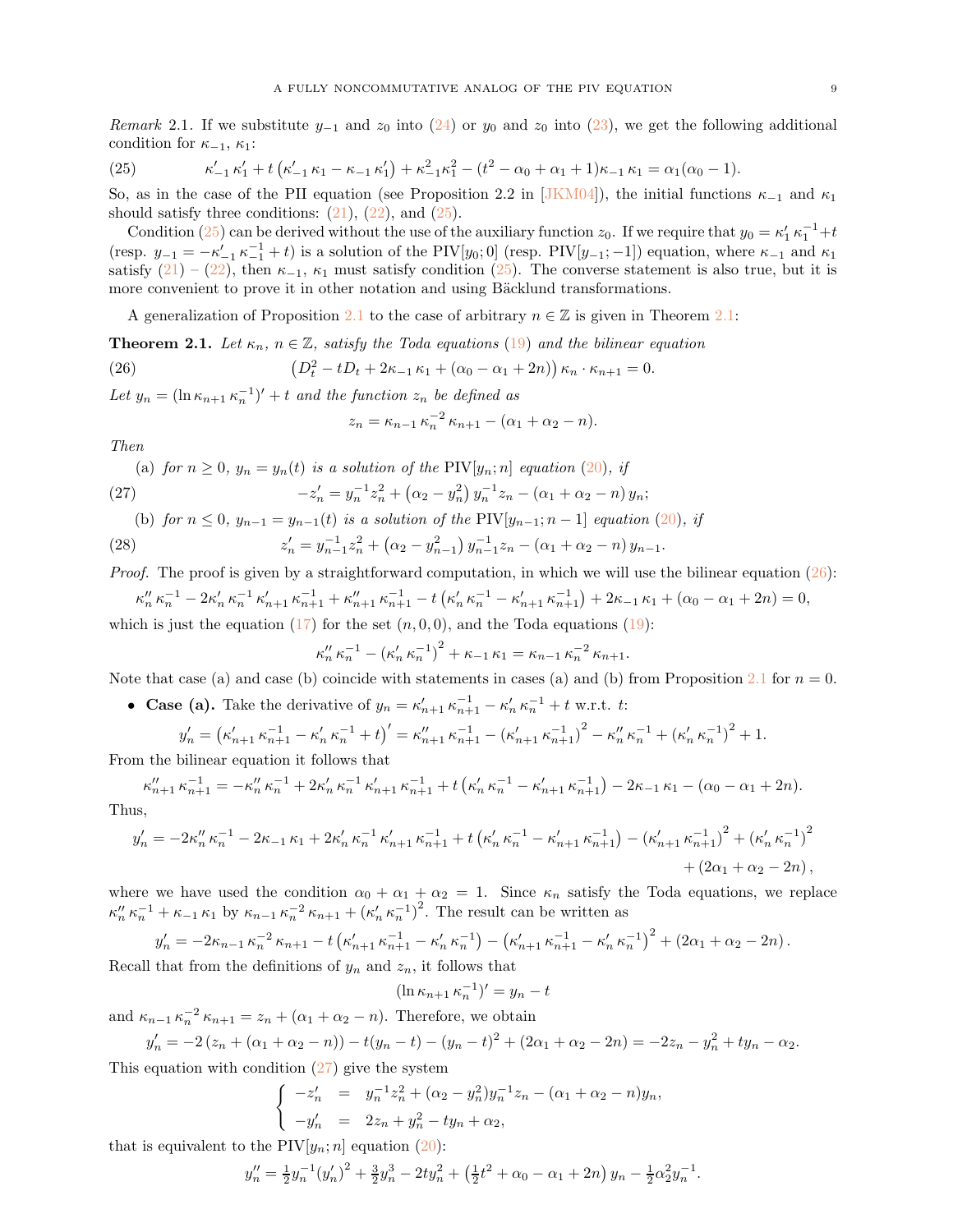• Case (b). Similarly, for the case (b), we have the following chain of identities:

$$
y'_{n-1} = \kappa''_n \kappa_n^{-1} - (\kappa'_n \kappa_n^{-1})^2 - \kappa''_{n-1} \kappa_{n-1}^{-1} + (\kappa'_{n-1} \kappa_{n-1}^{-1})^2 + 1
$$
  
\n
$$
= 2\kappa''_n \kappa_n^{-1} + 2\kappa_{-1} \kappa_1 - (\kappa'_n \kappa_n^{-1})^2 + (\kappa'_{n-1} \kappa_{n-1}^{-1})^2 - 2\kappa'_{n-1} \kappa_{n-1}^{-1} \kappa'_n \kappa_n^{-1}
$$
  
\n
$$
-t (\kappa'_{n-1} \kappa_{n-1}^{-1} - \kappa'_n \kappa_n^{-1}) + (-2\alpha_1 - \alpha_2 + 2n)
$$
  
\n
$$
= 2\kappa_{n-1} \kappa_n^{-2} \kappa_{n+1} + (\kappa'_n \kappa_n^{-1} - \kappa'_{n-1} \kappa_{n-1}^{-1})^2 + t (\kappa'_n \kappa_n^{-1} - \kappa'_{n-1} \kappa_{n-1}^{-1})
$$
  
\n
$$
+ (-2\alpha_1 - \alpha_2 + 2n).
$$

Replacing  $(\ln \kappa_n \kappa_{n-1}^{-1})'$  by  $y_{n-1} - t$  and  $\kappa_{n-1} \kappa_n^{-2} \kappa_{n+1}$  by  $z_n + (\alpha_1 + \alpha_2 - n)$  and taking into account the condition [\(28\)](#page-8-4), one can obtain the system

$$
\begin{cases}\nz'_n = y_{n-1}^{-1}z_n^2 + (\alpha_2 - y_{n-1}^2)y_{n-1}^{-1}z_n - (\alpha_1 + \alpha_2 - n)y_{n-1}, \\
y'_{n-1} = 2z_n + y_{n-1}^2 - ty_{n-1} + \alpha_2,\n\end{cases}
$$

which is also equivalent to the PIV $[y_{n-1}; n-1]$  equation [\(20\)](#page-7-1):

$$
y_{n-1}'' = \frac{1}{2}y_{n-1}^{-1}(y_{n-1}')^2 + \frac{3}{2}y_{n-1}^3 - 2ty_{n-1}^2 + \left(\frac{1}{2}t^2 + \alpha_0 - \alpha_1 + 2(n-1)\right)y_{n-1} - \frac{1}{2}\alpha_2^2y_{n-1}^{-1}.
$$

For our next goal, it is convinient to introduce variables  $\theta_n = \kappa_n \kappa_{n-1}^{-1}$ ,  $n \ge 0$ , and  $\eta_m = \kappa_m \kappa_{m+1}^{-1}$ ,  $m \le 0$ . Then bilinear equation  $(26)$  can be rewritten as

$$
\theta_{n+1}'' + t \theta_{n+1}' + 2\theta_{n+1}^2 \theta_n^{-1} + (\alpha_0 - \alpha_1 + 2n) \theta_{n+1} = 0,
$$
  

$$
\eta_{m-1}'' - t \eta_{m-1}' + 2\eta_{m-1}^2 \eta_m^{-1} + (\alpha_0 - \alpha_1 + 2(m-1))\eta_{m-1} = 0.
$$

For instance, in the case of  $\theta_{n+1}$ , we have the following identities:

$$
\kappa_n^{-2} \left( D_t^2 - t D_t + 2\kappa_{-1} \kappa_1 + (\alpha_0 - \alpha_1 + 2n) \right) \kappa_n \cdot \kappa_{n+1} = 0,
$$
  

$$
\theta''_{n+1} + 2\theta_{n+1} \kappa_n^{-2} \left( \kappa''_n \kappa_n - (\kappa'_n)^2 \right) + t\theta'_{n+1} + 2\kappa_{-1} \kappa_1 \theta_{n+1} + (\alpha_0 - \alpha_1 + 2n)\theta_{n+1} = 0,
$$
  

$$
\theta''_{n+1} + 2\theta_{n+1} \kappa_n^{-2} \left( \kappa_{n-1} \kappa_{n+1} - \kappa_{-1} \kappa_1 \kappa_n^2 \right) + t\theta'_{n+1} + 2\kappa_{-1} \kappa_1 \theta_{n+1} + (\alpha_0 - \alpha_1 + 2n)\theta_{n+1} = 0,
$$
  

$$
\theta''_{n+1} + 2\theta_{n+1}^2 \theta_n^{-1} + t\theta'_{n+1} + (\alpha_0 - \alpha_1 + 2n)\theta_{n+1} = 0.
$$

where we used the Toda chain [\(19\)](#page-7-7) and the definition of  $\theta_{n+1}$ .

Remark 2.2. The resulting conditions,  $(29)$  and  $(30)$ , are consequences of the bilinear equation  $(26)$  and the Toda equations [\(19\)](#page-7-7), but they implicitly require the Toda chain to hold.

Theorem [2.1](#page-8-1) can be reformulated in the following way.

<span id="page-9-3"></span>**Theorem 2.2.** Let  $\kappa_n$ ,  $n \in \mathbb{Z}$ , be solution of the Toda chain [\(19\)](#page-7-7). Assume that the functions

$$
\theta_n = \kappa_n \,\kappa_{n-1}^{-1}, \qquad n \ge 0, \qquad \text{and} \qquad \eta_m = \kappa_m \,\kappa_{m+1}^{-1}, \qquad m \le 0,
$$

satisfy the following equations

<span id="page-9-0"></span>(29) 
$$
\theta''_{n+1} + t \theta'_{n+1} + 2\theta_{n+1}^2 \theta_n^{-1} + (\alpha_0 - \alpha_1 + 2n) \theta_{n+1} = 0,
$$

<span id="page-9-1"></span>(30) 
$$
\eta''_{m-1} - t \eta'_{m-1} + 2\eta^2_{m-1} \eta^{-1}_m + (\alpha_0 - \alpha_1 + 2(m-1))\eta_{m-1} = 0.
$$

Under these conditions

(a) if the function

$$
z_n = \theta_n^{-1} \theta_{n+1} - (\alpha_1 + \alpha_2 - n)
$$

satisfies the equation

<span id="page-9-2"></span>(31) 
$$
-z'_{n} = y_{n}^{-1}z_{n}^{2} + (\alpha_{2} - y_{n}^{2})y_{n}^{-1}z_{n} - (\alpha_{1} + \alpha_{2} - n)y_{n},
$$
  
then  $y_{n} = (\ln \theta - y') + t_{n}$  is a solution of the DIV[*y*, *x*] equation

then  $y_n = (\ln \theta_{n+1})' + t$  is a solution of the PIV[ $y_n$ ; n] equation;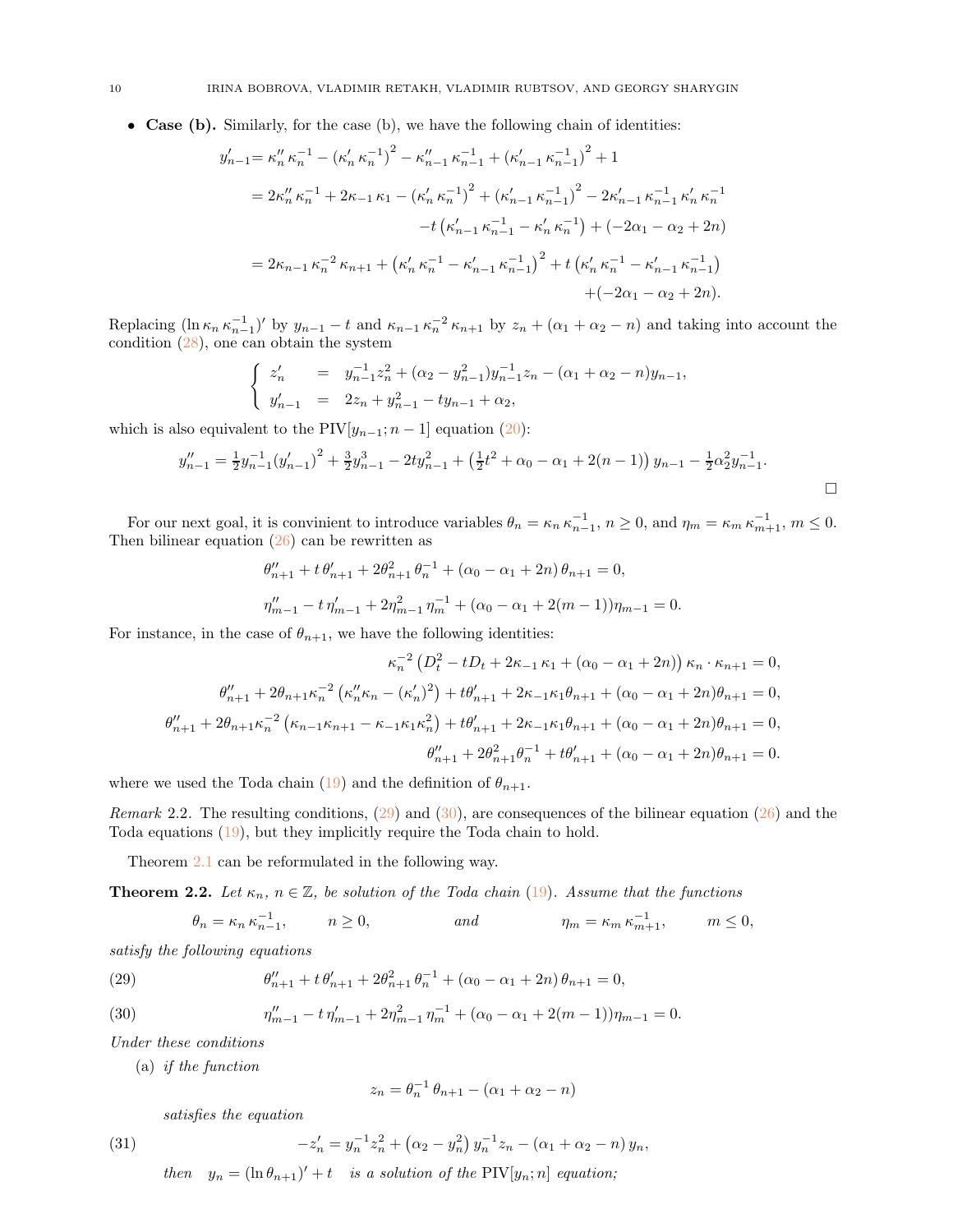(b) if the function

$$
z_m = \eta_{m-1} \eta_m^{-1} - (\alpha_1 + \alpha_2 - m)
$$

satisfies the equation

<span id="page-10-3"></span>(32) 
$$
z'_{m} = y_{m-1}^{-1} z_{m}^{2} + (\alpha_{2} - y_{m-1}^{2}) y_{m-1}^{-1} z_{m} - (\alpha_{1} + \alpha_{2} - m) y_{m-1},
$$
  
then  $y_{m-1} = -(\ln \eta_{m-1})' + t$  is a solution of the PIV[ $y_{m-1}$ ;  $m - 1$ ] equation.

*Proof.* Using the definitions of  $y_n$ ,  $z_n$  and conditions for  $\theta_{n+1}$  and  $\eta_{m-1}$ , we can derive systems that are equivalent to the corresponding PIV equations (see Appendix  $A.1$ ).

*Remark* 2.3. Note that for  $n = m = 0$ , the equations [\(29\)](#page-9-0) and [\(30\)](#page-9-1) take the form

<span id="page-10-1"></span>(33) 
$$
\theta_1'' + t \theta_1' + 2\theta_1^2 \theta_0^{-1} + (\alpha_0 - \alpha_1) \theta_1 = 0,
$$

<span id="page-10-2"></span>(34) 
$$
\eta_{-1}'' - t \eta_{-1}' + 2\eta_{-1}^2 \eta_0^{-1} + (\alpha_0 - \alpha_1 - 2)\eta_{-1} = 0,
$$

where  $\theta_1 = \kappa_1$ ,  $\eta_{-1} = \kappa_{-1}$  and  $\theta_0 = \eta_{-1}^{-1}$ ,  $\eta_0 = \theta_1^{-1}$ . One can see that these equations coincide with [\(22\)](#page-7-5) and [\(21\)](#page-7-4) from Proposition [2.1,](#page-7-6) respectively. To obtain from these conditions the equations [\(29\)](#page-9-0) and [\(30\)](#page-9-1), one can apply the  $T_1^k$ -operator to [\(33\)](#page-10-1) and [\(34\)](#page-10-2), since for any  $k \in \mathbb{Z}$ 

$$
T_1^k(\alpha_0) = \alpha_0 - k, \qquad T_1^k(\alpha_1) = \alpha_1 + k,
$$

and

$$
T_1^k(\theta_0) = \theta_k, \qquad T_1^k(\eta_0) = \eta_k.
$$

The latter formulas are proved using the definition of  $\tau_n$ , namely  $\tau_n = T_1^n(\tau_0)$ , and mathematical induction. Remark 2.4. The additional condition [\(25\)](#page-8-0) for  $\kappa_{-1}$ ,  $\kappa_1$  is rewritten in terms of the variables  $\theta_0$ ,  $\theta_1$  and  $\eta_0$ ,  $\eta_{-1}$  as

$$
\theta'_0 \theta'_1 + t \left( \theta'_0 \theta_1 + \theta_0 \theta'_1 \right) - \theta_1^2 + \left( t^2 - \alpha_0 + \alpha_1 + 1 \right) \theta_0 \theta_1 = \alpha_1 (1 - \alpha_0) \theta_0^2,
$$
  

$$
\eta'_{-1} \eta'_0 - t \left( \eta'_{-1} \eta_0 + \eta_{-1} \eta'_0 \right) - \eta_{-1}^2 + \left( t^2 - \alpha_0 + \alpha_1 + 1 \right) \eta_{-1} \eta_0 = \alpha_1 (1 - \alpha_0) \eta_0^2.
$$

Applying the  $T_1^k$ -operator to these equalities, we obtain conditions

<span id="page-10-4"></span>(35) 
$$
\begin{aligned} \theta'_n \theta'_{n+1} + t \left( \theta'_n \theta_{n+1} + \theta_n \theta'_{n+1} \right) - \theta_{n+1}^2 + \left( t^2 - \alpha_0 + \alpha_1 - 2n + 1 \right) \theta_n \theta_{n+1} \\ &= (\alpha_1 - n)(1 - \alpha_0 - n) \theta_n^2, \qquad n \ge 0, \end{aligned}
$$

<span id="page-10-5"></span>(36) 
$$
\eta'_{m-1}\eta'_{m} - t\left(\eta'_{m-1}\eta_{m} + \eta_{m-1}\eta'_{m}\right) - \eta^{2}_{m-1} + \left(t^{2} - \alpha_{0} + \alpha_{1} - 2m + 1\right)\eta_{m-1}\eta_{m}
$$

$$
= (\alpha_{1} - m)(1 - \alpha_{0} - m)\eta^{2}_{m}, \qquad m \leq 0,
$$

that coincide with those obtained by substitution of  $y_n$ ,  $z_n$  and  $y_{m-1}$ ,  $z_m$  into [\(31\)](#page-9-2) and [\(32\)](#page-10-3), respectively.

The following proposition connects solutions of the Toda chain [\(2\)](#page-2-2) constructed from the Hankel matrix representation and those obtained by Bäcklund transformations.

<span id="page-10-6"></span>Proposition 2.2. Solutions defined by Bäcklund transformations and by Hankel matrices of the Toda equations are equivalent.

*Proof.* Note that solutions of the Toda equations are uniquely determined by the initial conditions  $\kappa_{-1}$ and  $\kappa_1$ . Thus the statement of this proposition follows from the fact that one can choose the same initial conditions so that  $a_0 = \kappa_1$  and  $b_0 = \kappa_{-1}$ .

The main result of this section is the following

<span id="page-10-0"></span>**Theorem 2.3.** Let  $\kappa_n$ ,  $n \in \mathbb{Z}$ , be a function generated by the Toda chain [\(19\)](#page-7-7),

$$
\left(\frac{1}{2}D_t^2 + \kappa_{-1}\kappa_1\right)\kappa_n \cdot \kappa_n = \kappa_{n-1}\kappa_{n+1}, \qquad \kappa_0 = 1,
$$

and the initial conditions  $\kappa_{-1}$ ,  $\kappa_1$  satisfy the equations

$$
\kappa_{-1}'' - t\kappa_{-1}' + 2\kappa_{-1}^2 \kappa_1 + (\alpha_0 - \alpha_1 - 2)\kappa_{-1} = 0, \qquad \kappa_1'' + t\kappa_1' + 2\kappa_{-1}\kappa_1^2 + (\alpha_0 - \alpha_1)\kappa_1 = 0,
$$
  

$$
\kappa_{-1}' \kappa_1' + t\left(\kappa_{-1}' \kappa_1 - \kappa_{-1} \kappa_1'\right) + \kappa_{-1}^2 \kappa_1^2 - (t^2 - \alpha_0 + \alpha_1 + 1)\kappa_{-1} \kappa_1 = \alpha_1(\alpha_0 - 1).
$$

Then the function  $y_n = (\ln \kappa_{n+1} \kappa_n^{-1})' + t$  is a solution of the PIV[ $y_n$ ; n] equation:

$$
y_n'' = \frac{1}{2}y_n^{-1}(y_n')^2 + \frac{3}{2}y_n^3 - 2ty_n^2 + \left(\frac{1}{2}t^2 + \alpha_0 - \alpha_1 + 2n\right)y_n - \frac{1}{2}\alpha_2^2y_n^{-1},
$$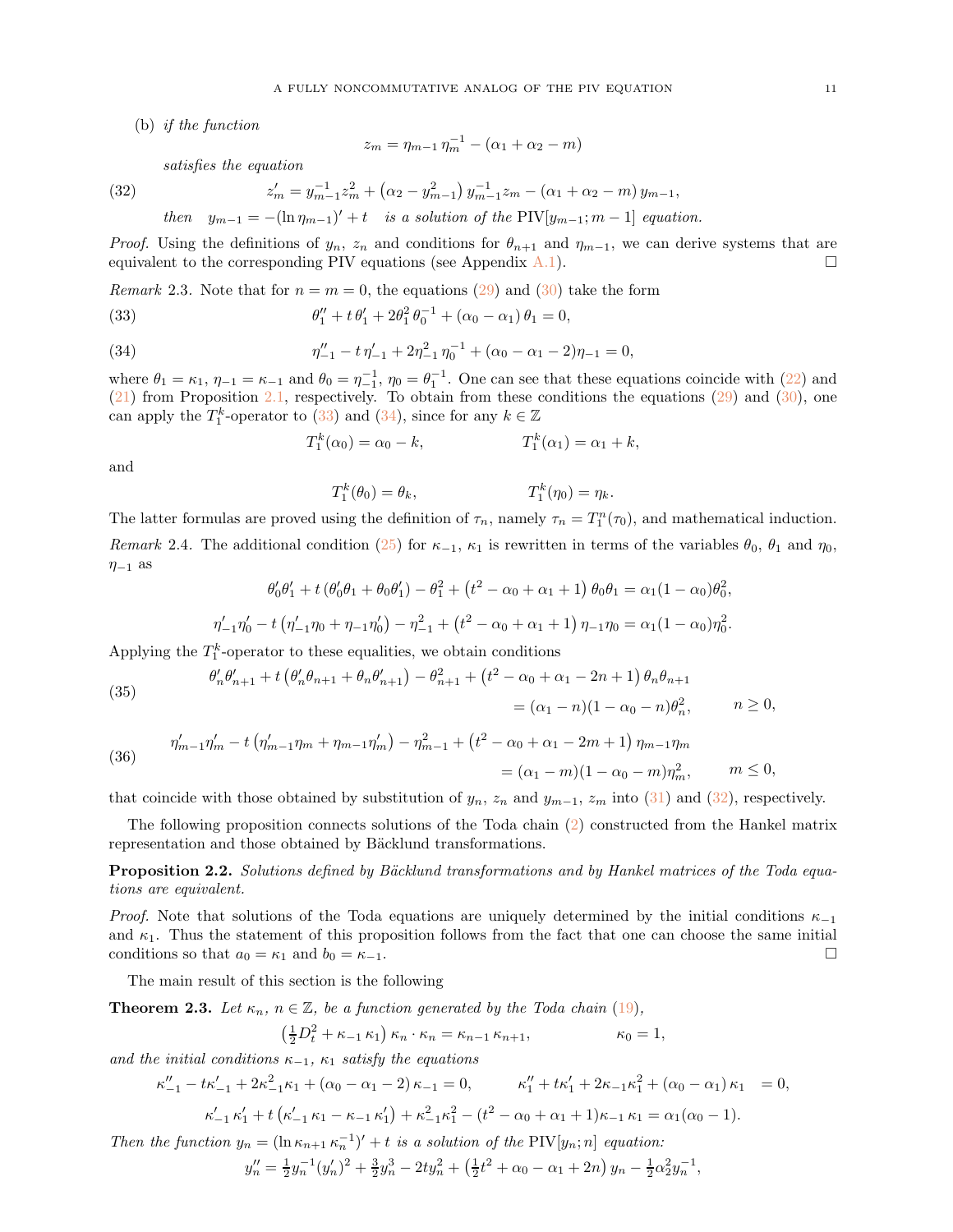where  $\alpha_0 + \alpha_1 + \alpha_2 = 1$ .

*Proof.* As we have already shown, this theorem can be proved by introducing new notation  $\theta_n$ ,  $n \geq 0$ , and  $\eta_m$ ,  $m \leq 0$ , and applying the  $T_1^k$ -operator to the conditions for  $\kappa_{-1}$ ,  $\kappa_1$ . It allows us to derive conditions for  $\theta_n$  and  $\eta_m$  that lead to the statement of the theorem.

Since in the noncommutative case it is sometimes impossible to reduce a system of ODEs to a single ODE, we prefer to use the auxiliary function  $z_n$  and a condition for it instead of [\(35\)](#page-10-4) or [\(36\)](#page-10-5).

Now we are going to reformulate Theorem [2.2](#page-9-3) for the  $\text{PIV}[f_{i,n}; n]$  symmetric system

<span id="page-11-0"></span>(37) 
$$
\begin{cases}\nf'_{0,n} = f_{0,n}f_{1,n} - f_{2,n}f_{0,n} + (\alpha_0 + n), \\
f'_{1,n} = f_{1,n}f_{2,n} - f_{0,n}f_{1,n} + (\alpha_1 - n), \\
f'_{2,n} = f_{2,n}f_{0,n} - f_{1,n}f_{2,n} + \alpha_2,\n\end{cases}
$$

that can be obtained from  $(11)$  by applying the  $T_1^n$ -operator to it, by setting

$$
T_1^n(f_0) = f_{0,n}, \qquad T_1^n(f_1) = f_{1,n}, \qquad T_1^n(f_2) = f_{2,n}.
$$

<span id="page-11-3"></span>**Theorem 2.4.** Let  $\theta_n$ ,  $n \geq 0$ , and  $\eta_m$ ,  $m \leq 0$ , be chosen as in Theorem [2.2.](#page-9-3) Then

(a) the functions

$$
f_{0,n} = -f_{1,n} - f_{2,n} + t, \qquad \tilde{f}_{1,n} = \theta_{n+1} \theta_n^{-1} - (\alpha_1 - n) = f_{1,n} f_{2,n}, \qquad f_{2,n} = (\ln \theta_{n+1})' + t,
$$

 $- n$ ;

are solutions of the PIV $[f_{i,n};n]$  symmetric form  $(37)$ , if  $f_{1,n}$  satisfies the equation

$$
f'_{1,n} = f_{1,n}^2 + 2f_{1,n}f_{2,n} - tf_{1,n} + (\alpha_1
$$

(b) the functions

<span id="page-11-1"></span> $(38)$ 

$$
f_{1,m-1} = -f_{0,m-1} - f_{2,m-1} + t,
$$

$$
\tilde{f}_{0,m-1} = \eta_{m-1} \eta_m^{-1} + (\alpha_0 + m - 1) = f_{0,m-1} f_{2,m-1}, \qquad f_{2,m-1} = -(\ln \eta_{m-1})' + t,
$$
  
are solutions of the PIV[ $f_{i,m-1}$ :  $m - 1$ ] *symmetric form* (37), *if*  $f_{0,m-1}$  *satisfies the equation*

are solutions of the 
$$
\text{TV}[j_{i,m-1}, m-1]
$$
 symmetric form (31),  $\forall j_{0,m-1}$  satisfies the equation

<span id="page-11-2"></span>(39) 
$$
f'_{0,m-1} = -f_{0,m-1}^2 - 2f_{0,m-1}f_{2,m-1} + tf_{0,m-1} + (\alpha_0 + m - 1).
$$

Proof. We repeat the reasoning of the proof of Theorem [2.2.](#page-9-3)

• Case (a). By a straightforward computation, one can get the equation

$$
f'_{2,n} = -f_{2,n}^2 - 2\tilde{f}_{1,n} + tf_{2,n} + \alpha_2 = -f_{2,n}^2 - 2f_{1,n}f_{2,n} + tf_{2,n} + \alpha_2.
$$

Taking it together with [\(38\)](#page-11-1), we obtain the system

$$
\begin{cases}\nf'_{1,n} = f_{1,n}^2 + 2f_{1,n}f_{2,n} - tf_{1,n} + (\alpha_1 - n), \\
f'_{2,n} = -f_{2,n}^2 - 2f_{1,n}f_{2,n} + tf_{2,n} + \alpha_2.\n\end{cases}
$$

Using the definition of  $f_{0,n}$ , it can be rewritten as

$$
\begin{cases}\nf'_{1,n} = f_{1,n}f_{2,n} - f_{0,n}f_{1,n} + (\alpha_1 - n), \\
f'_{2,n} = f_{2,n}f_{0,n} - f_{1,n}f_{2,n} + \alpha_2,\n\end{cases}
$$

where

$$
f'_{0,n} = (-f_{1,n} - f_{2,n} + t)' = -f'_{1,n} - f'_{2,n} + 1
$$
  
= -(f\_{1,n}f\_{2,n} - f\_{0,n}f\_{1,n} + (\alpha\_1 - n)) - (f\_{2,n}f\_{0,n} - f\_{1,n}f\_{2,n} + \alpha\_2) + (\alpha\_0 + \alpha\_1 + \alpha\_2)  
= f\_{0,n}f\_{1,n} - f\_{2,n}f\_{0,n} + (\alpha\_0 + n).

So, we arrive at the PIV $[f_{i,n}; n]$  symmetric form  $(37)$ .

• Case (b). In a similar way we obtain the equation

$$
f'_{2,m-1} = f_{2,m-1}^2 + 2\tilde{f}_{0,m-1} - tf_{2,m-1} + \alpha_2 = f_{2,m-1}^2 + 2f_{0,m-1}f_{2,m-1} - tf_{2,m-1} + \alpha_2,
$$

that, with the assumption [\(39\)](#page-11-2) and the definition of  $f_{1,m-1}$ , gives the PIV $[f_{i,m-1}; m-1]$  symmetric form [\(37\)](#page-11-0).  $\Box$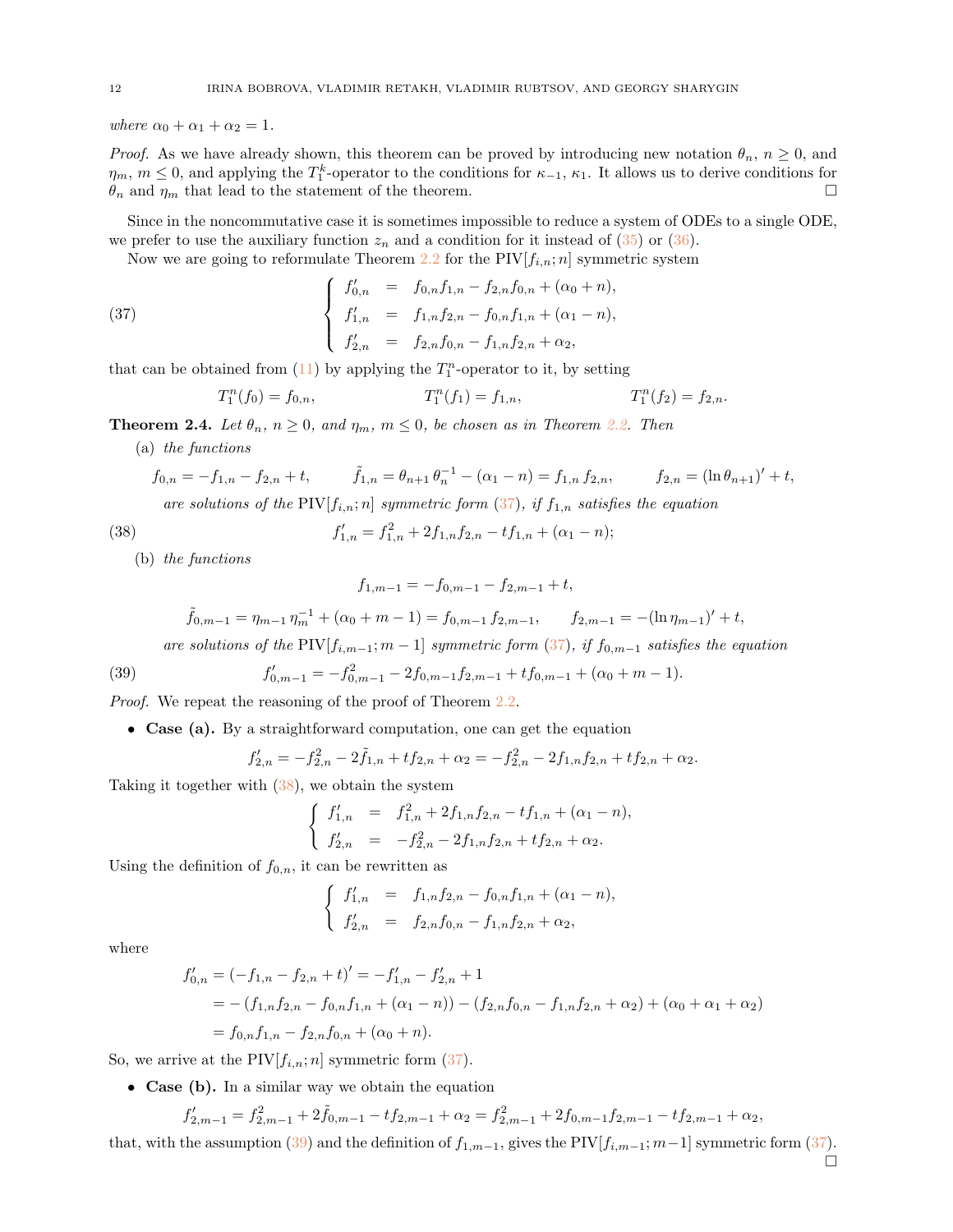# 3. NONCOMMUTATIVE VERSION OF THE PAINLEVÉ IV SYSTEM

<span id="page-12-9"></span><span id="page-12-0"></span>A noncommutative version of the PIV symmetric form [\(11\)](#page-5-2), that has the first integral

$$
I = f_0 + f_1 + f_2 - t,
$$

can be written as

$$
\begin{cases}\nf'_0 = a_0 f_0 f_1 + (1 - a_0) f_1 f_0 - a_2 f_2 f_0 - (1 - a_2) f_0 f_2 + \alpha_0, \\
f'_1 = a_1 f_1 f_2 + (1 - a_1) f_2 f_1 - a_0 f_0 f_1 - (1 - a_0) f_1 f_0 + \alpha_1, \\
f'_2 = a_2 f_2 f_0 + (1 - a_2) f_0 f_2 - a_1 f_1 f_2 - (1 - a_1) f_2 f_1 + \alpha_2,\n\end{cases}
$$

where  $\alpha_0 + \alpha_1 + \alpha_2 = 1$  and  $a_i$  are arbitrary parameters.

Remark 3.1. We remark that when  $\alpha_0 + \alpha_1 + \alpha_2 = 0$ , this system can be regarded as a fully noncommutative analog of the Lotka-Volterra system.

Remark 3.2. The non-abelian generalizaions for the Volterra lattices with central time and their Painlevé type reductions were studied in the paper [\[Adl21\]](#page-21-17). In particular, the author have derived two non-equivalent Painlevé IV type systems that admit a Bäcklund transformation different from those given in Table [1.](#page-5-0)

It turns out that this system admits the same Bäcklund transformations as in the commutative case (see Table [1\)](#page-5-0) with nonzero parameters  $\alpha_i$  iff  $a_0 = a_1 = a_2 = a$ . Then it takes the form

<span id="page-12-2"></span>(40) 
$$
\begin{cases}\nf'_0 = a f_0 f_1 + (1 - a) f_1 f_0 - a f_2 f_0 - (1 - a) f_0 f_2 + \alpha_0, \\
f'_1 = a f_1 f_2 + (1 - a) f_2 f_1 - a f_0 f_1 - (1 - a) f_1 f_0 + \alpha_1, \\
f'_2 = a f_2 f_0 + (1 - a) f_0 f_2 - a f_1 f_2 - (1 - a) f_2 f_1 + \alpha_2.\n\end{cases}
$$

<span id="page-12-8"></span><span id="page-12-1"></span>Remark 3.3. The involution  $x y \stackrel{T}{\mapsto} y x$  preserves the form of system [\(40\)](#page-12-2) changing the parameter a to  $1 - a$ .

3.1. Solutions of the noncommutative PIV system. In Section [2.3,](#page-7-0) we have established that the commutative PIV equation possesses solutions expressible in terms of the Hankel determinant, if we impose some restrictions on the initial conditions  $\kappa_{-1}$  and  $\kappa_{1}$ . In the current section, we are going to generalize this result to a fully noncommutative version of the PIV symmetric system of the form [\(40\)](#page-12-2). Since as we have remarked earlier, in noncommutative case it is sometimes impossible to reduce a system of ODEs to a single ODE (see, for instance, system  $(40)$ ), we will generalize Theorem [2.4.](#page-11-3)

Consider the functions  $\theta_n$ ,  $n \geq 0$ , and  $\eta_m$ ,  $m \leq 0$  that are defined by the noncommutative Toda equations [\(6\)](#page-4-1) and [\(7\)](#page-4-2), respectively. Note that  $\theta_0 = \eta_{-1}^{-1}$  and  $\eta_0 = \theta_1^{-1}$ .

<span id="page-12-7"></span>**Proposition 3.1.** Let  $\theta_0$ ,  $\theta_1$  and  $\eta_0$ ,  $\eta_{-1}$  satisfy the conditions

<span id="page-12-3"></span>(41) 
$$
\theta_1'' + t \theta_1' + 2\theta_1 \theta_0^{-1} \theta_1 + (\alpha_0 - \alpha_1)\theta_1 = 0,
$$

<span id="page-12-4"></span>(42) 
$$
\eta''_{-1} - \eta'_{-1} t + 2\eta_{-1} \eta_0^{-1} \eta_{-1} + (\alpha_0 - \alpha_1 - 2)\eta_{-1} = 0,
$$

where  $\theta_0 = \eta_{-1}^{-1}$  and  $\eta_0 = \theta_1^{-1}$ . Then

(a) the functions

$$
f_0 = -f_1 - f_2 + t, \qquad \tilde{f}_1 = \theta_1 \theta_0^{-1} - \alpha_1 = \frac{1}{2} f_1 f_2 + \frac{1}{2} f_2 f_1, \qquad f_2 = \theta_1' \theta_1^{-1} + t,
$$

are solutions of the PIV symmetric form  $(40)$  with  $a = 1$ , if  $f_1$  satisfies the equation

<span id="page-12-5"></span>(43) 
$$
f'_1 = f_1^2 + f_1 f_2 + f_2 f_1 - t f_1 + \alpha_1;
$$

(b) the functions

$$
f_1 = -f_0 - f_2 + t, \qquad \tilde{f}_0 = \eta_0^{-1} \eta_{-1} + (\alpha_0 - 1) = \frac{1}{2} f_0 f_2 + \frac{1}{2} f_2 f_0, \qquad f_2 = -\eta_{-1}^{-1} \eta_{-1}' + t,
$$

are solutions of the PIV symmetric form [\(40\)](#page-12-2) with  $\tilde{\alpha}_0 = \alpha_0 - 1$ ,  $\tilde{\alpha}_1 = \alpha_1 + 1$ , and  $a = 1$ , if form satisfies the equation

<span id="page-12-6"></span>(44) 
$$
f'_0 = -f_0^2 - f_0f_2 - f_2f_0 + f_0t + \tilde{\alpha}_0.
$$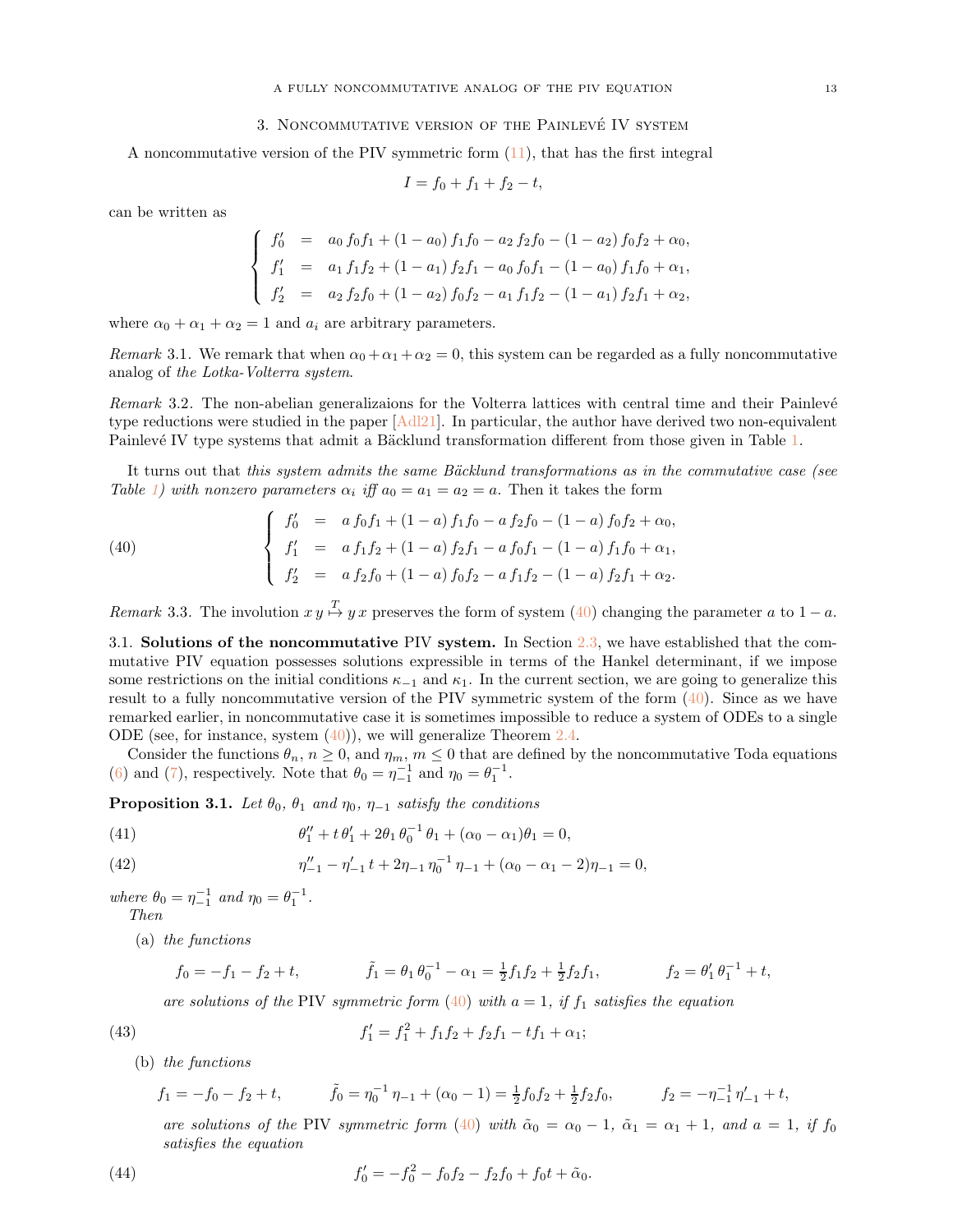*Proof.* The proof is given by a straightforward computation, using definitions of  $f_i$  and conditions [\(41\)](#page-12-3) – [\(42\)](#page-12-4).

• Case (a). The derivative of  $f_2$  can be written in the following way:

$$
f'_2 = \theta''_1 \theta_1^{-1} - (\theta'_1 \theta_1^{-1})^2 + 1
$$
  
=  $-(t\theta'_1 + 2\theta_1 \theta_0^{-1} \theta_1 + (\alpha_0 - \alpha_1)\theta_1) \theta_1^{-1} - (\theta'_1 \theta_1^{-1})^2 + (\alpha_0 + \alpha_1 + \alpha_2)$   
=  $-t\theta'_1 \theta_1^{-1} - (\theta'_1 \theta_1^{-1})^2 - 2\theta_1 \theta_0^{-1} + (2\alpha_1 + \alpha_2)$   
=  $-t(f_2 - t) - (f_2 - t)^2 - 2(\tilde{f}_1 + \alpha_1) + (2\alpha_1 + \alpha_2)$   
=  $-f_2^2 - 2\tilde{f}_1 + f_2 t + \alpha_2 = -f_2^2 - f_2 f_1 - f_1 f_2 + f_2 t + \alpha_2.$ 

Taking it together with the condition [\(43\)](#page-12-5), we obtain the system

$$
\begin{cases}\nf'_1 = f_1^2 + f_1f_2 + f_2f_1 - tf_1 + \alpha_1, \\
f'_2 = -f_2^2 - f_2f_1 - f_1f_2 + f_2t + \alpha_2.\n\end{cases}
$$

Since  $f_0 = -f_1 - f_2 + t$ , the system takes the form

$$
\begin{cases}\n f_1' &= f_1 f_2 - (-f_1 - f_2 + t) f_1 + \alpha_1, \\
 f_2' &= f_2 (-f_2 - f_1 + t) - f_1 f_2 + \alpha_2;\n\end{cases}\n\Leftrightarrow\n\begin{cases}\n f_1' &= f_1 f_2 - f_0 f_1 + \alpha_1, \\
 f_2' &= f_2 f_0 - f_1 f_2 + \alpha_2.\n\end{cases}
$$

Finally, adding to this system the following equation for  $f_0$ :

$$
f'_0 = (-f_1 - f_2 + t)' = -f'_1 - f'_2 + 1
$$
  
= -(f\_1f\_2 - f\_0f\_1 + \alpha\_1) - (f\_2f\_0 - f\_1f\_2 + \alpha\_2) + (\alpha\_0 + \alpha\_1 + \alpha\_2)  
= f\_0f\_1 - f\_2f\_0 + \alpha\_0,

we arrive at the PIV symmetric form  $(40)$  with  $a = 1$ .

• Case (b). Similarly, for  $f_2'$  we have:

$$
f'_{2} = (\eta_{-1}^{-1}\eta'_{-1})^{2} - \eta_{-1}^{-1}\eta''_{-1} + 1
$$
  
\n
$$
= (\eta_{-1}^{-1}\eta'_{-1})^{2} + \eta_{-1}^{-1}(-\eta'_{-1}t + 2\eta_{-1}\eta_{0}^{-1}\eta_{-1} + (\alpha_{0} - \alpha_{1} - 2)\eta_{-1}) + (\alpha_{0} + \alpha_{1} + \alpha_{2})
$$
  
\n
$$
= (\eta_{-1}^{-1}\eta'_{-1})^{2} - \eta_{-1}^{-1}\eta'_{-1}t + 2\eta_{0}^{-1}\eta_{-1} + (2\alpha_{0} + \alpha_{2} - 2)
$$
  
\n
$$
= (-f_{2} + t)^{2} - (-f_{2} + t)t + 2(\tilde{f}_{0} - (\alpha_{0} - 1)) + (2\alpha_{0} + \alpha_{2} - 2)
$$
  
\n
$$
= f_{2}^{2} + 2\tilde{f}_{0} - tf_{2} + \alpha_{2} = f_{2}^{2} + f_{2}f_{0} + f_{0}f_{2} - tf_{2} + \alpha_{2}.
$$

The equation and condition [\(44\)](#page-12-6) give the system

$$
\begin{cases}\nf'_0 = -f_0^2 - f_0f_2 - f_2f_0 + f_0t + (\alpha_0 - 1), \\
f'_2 = f_2^2 + f_2f_0 + f_0f_2 - tf_2 + \alpha_2,\n\end{cases}
$$

that, by the definition of  $f_1$ , can be rewritten as

$$
\begin{cases}\nf'_0 = f_0f_1 - f_2f_0 + (\alpha_0 - 1), \\
f'_2 = f_2f_0 - f_1f_2 + \alpha_2.\n\end{cases}
$$

Supplementing it by the equation for  $f'_1$ ,

$$
f'_1 = (-f_0 - f_2 + t)' = -f'_0 - f'_2 + 1
$$
  
= -(f\_0f\_1 - f\_2f\_0 + (\alpha\_0 - 1)) - (f\_2f\_0 - f\_1f\_2 + \alpha\_2) + (\alpha\_0 + \alpha\_1 + \alpha\_2)  
= f\_1f\_2 - f\_0f\_1 + (\alpha\_1 + 1),

we get the PIV symmetric form [\(40\)](#page-12-2) with  $\tilde{\alpha}_0 = \alpha_0 - 1$ ,  $\tilde{\alpha}_1 = \alpha_1 + 1$ , and  $a = 1$ .

*Remark* 3.4. Conditions  $(41) - (42)$  $(41) - (42)$  are noncommutative analogs of conditions  $(33) - (34)$  $(33) - (34)$ .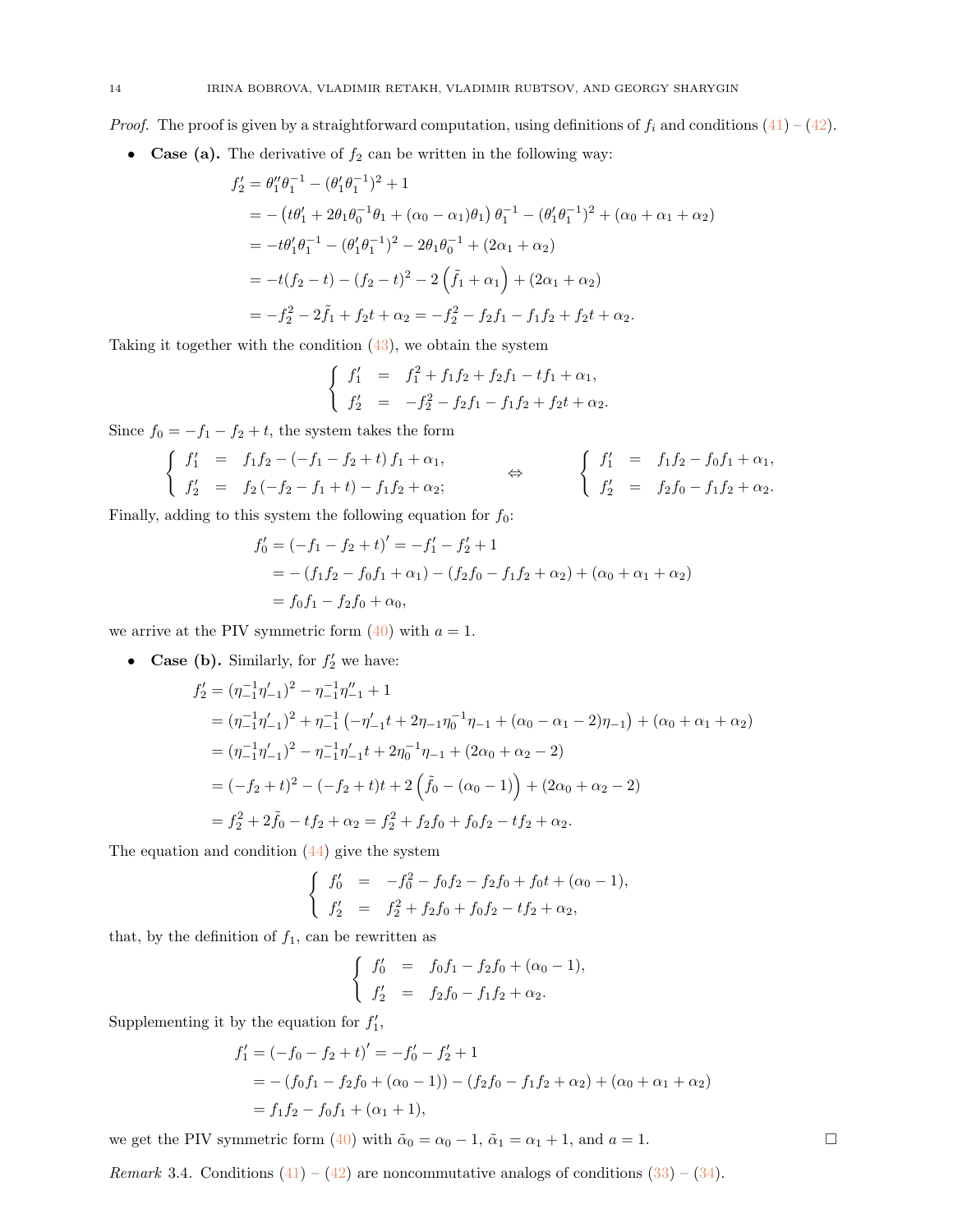<span id="page-14-6"></span>Proposition [3.1](#page-12-7) means that there is only one system (up to the T-involution given in Remark [3.3\)](#page-12-8) of the form  $(40)$ :

<span id="page-14-0"></span>(45) 
$$
\begin{cases}\nf'_0 = f_0 f_1 - f_2 f_0 + \alpha_0, \\
f'_1 = f_1 f_2 - f_0 f_1 + \alpha_1, \\
f'_2 = f_2 f_0 - f_1 f_2 + \alpha_2,\n\end{cases}
$$

that has solutions in the quasideterminant Hankel form. This system is a generalization of the quantum PIV symmetric form defined in the paper  $[NGR^+08]$  and the matrix  $P_4^0$  system from [\[BS21a\]](#page-21-13) to the fully noncommutative case. In the paper [\[BS21b\]](#page-21-14), the authors have suggested a noncommutative version of the PIV system with the noncommutative independent variable. This system admits solutions in the quasideterminant form only in the "positive" or "negative" directions for  $k = 2$  or  $k = 0$ . The noncommutative version [\(45\)](#page-14-0) of the PIV symmetric form allows us to write solutions in both directions.

Now we are going to define solutions in the "positive" and "negative" directions. Since system [\(45\)](#page-14-0) has the same Weyl group as in the commutative case, we are able to define the  $T_1$ -operator. Applying it to [\(45\)](#page-14-0), we obtain the noncommutative  $\text{PIV}[f_{i,n}; n]$  symmetric form

<span id="page-14-1"></span>(46) 
$$
\begin{cases}\nf'_{0,n} = f_{0,n}f_{1,n} - f_{2,n}f_{0,n} + (\alpha_0 + n), \\
f'_{1,n} = f_{1,n}f_{2,n} - f_{0,n}f_{1,n} + (\alpha_1 - n), \\
f'_{2,n} = f_{2,n}f_{0,n} - f_{1,n}f_{2,n} + \alpha_2.\n\end{cases}
$$

where  $\alpha_0 + \alpha_1 + \alpha_2 = 1$  and  $T_1^n(f_i) = f_{i,n}$ . Note that the system has the following first integral

$$
I = f_{0,n} + f_{1,n} + f_{2,n} - t.
$$

<span id="page-14-4"></span>**Theorem 3.1.** Let the functions  $\theta_n$ ,  $n \geq 0$  and  $\eta_m$ ,  $m \leq 0$  satisfy the noncommutative Toda equations [\(6\)](#page-4-1)  $-$  [\(7\)](#page-4-2) and the following equations

<span id="page-14-2"></span>(47) 
$$
\theta''_{n+1} + t \theta'_{n+1} + 2\theta_{n+1} \theta_n^{-1} \theta_{n+1} + (\alpha_0 - \alpha_1 + 2n) \theta_{n+1} = 0,
$$

<span id="page-14-3"></span>(48) 
$$
\eta''_{m-1} - \eta'_{m-1} t + 2\eta_{m-1} \eta_m^{-1} \eta_{m-1} + (\alpha_0 - \alpha_1 + 2(m-1))\eta_{m-1} = 0.
$$

Then

(a) the functions

$$
f_{0,n} = -f_{1,n} - f_{2,n} + t, \quad \tilde{f}_{1,n} = \theta_{n+1} \theta_n^{-1} - (\alpha_1 - n) = \frac{1}{2} f_{1,n} f_{2,n} + \frac{1}{2} f_{2,n} f_{1,n}, \quad f_{2,n} = \theta_{n+1}' \theta_{n+1}^{-1} + t,
$$
  
are solutions of the PIV[ $f_{i,n}$ ; n] symmetric form (46), if  $f_{1,n}$  satisfies the equation

<span id="page-14-5"></span>(49) 
$$
f'_{1,n} = f_{1,n}^2 + f_{1,n}f_{2,n} + f_{2,n}f_{1,n} - tf_{1,n} + (\alpha_1 - n);
$$

(b) the functions

$$
f_{1,m-1} = -f_{0,m-1} - f_{2,m-1} + t,
$$

$$
\tilde{f}_{0,m-1} = \eta_m^{-1} \eta_{m-1} + (\alpha_0 + m - 1) = \frac{1}{2} f_{0,m-1} f_{2,m-1} + \frac{1}{2} f_{2,m-1} f_{0,m-1}, \qquad f_{2,m-1} = -\eta_{m-1}^{-1} \eta'_{m-1} + t,
$$
\nare solutions of the PIV

\n
$$
[f_{i,m-1}; m-1]
$$
\nsymmetric form (46), if  $f_{0,m-1}$  satisfies the equation

$$
f'_{0,m-1} = -f_{0,m-1}^2 - f_{0,m-1}f_{2,m-1} - f_{2,m-1}f_{0,m-1} + f_{0,m-1}t + (\alpha_0 + m - 1).
$$

*Proof.* Using the conditions  $(47) - (48)$  $(47) - (48)$  and definitions of  $f_{i,n}$ , one is able to derive the corresponding PIV symmetric form [\(46\)](#page-14-1) by the same computations as in Proposition [3.1.](#page-12-7) For more details see Appendix [A.2.](#page-19-0)  $\Box$ 

Remark 3.5. Conditions [\(47\)](#page-14-2) and [\(48\)](#page-14-3) are derived from [\(41\)](#page-12-3) and [\(42\)](#page-12-4), respectively, by acting the  $T_1^k$ -operator on them.

The next proposition follows from the fact that in the noncommutative case Bäcklund transformations preserve the Hankel property just like in the commutative case (see Proposition [2.2\)](#page-10-6).

**Proposition 3.2.** Solutions defined by Bäcklund transformations and by Hankel matrices of the noncommutative Toda equations are equivalent.

*Proof.* Follows from the same arguments as in Proposition [2.2.](#page-10-6)  $\Box$ 

Summarising results of this section, we formulate the following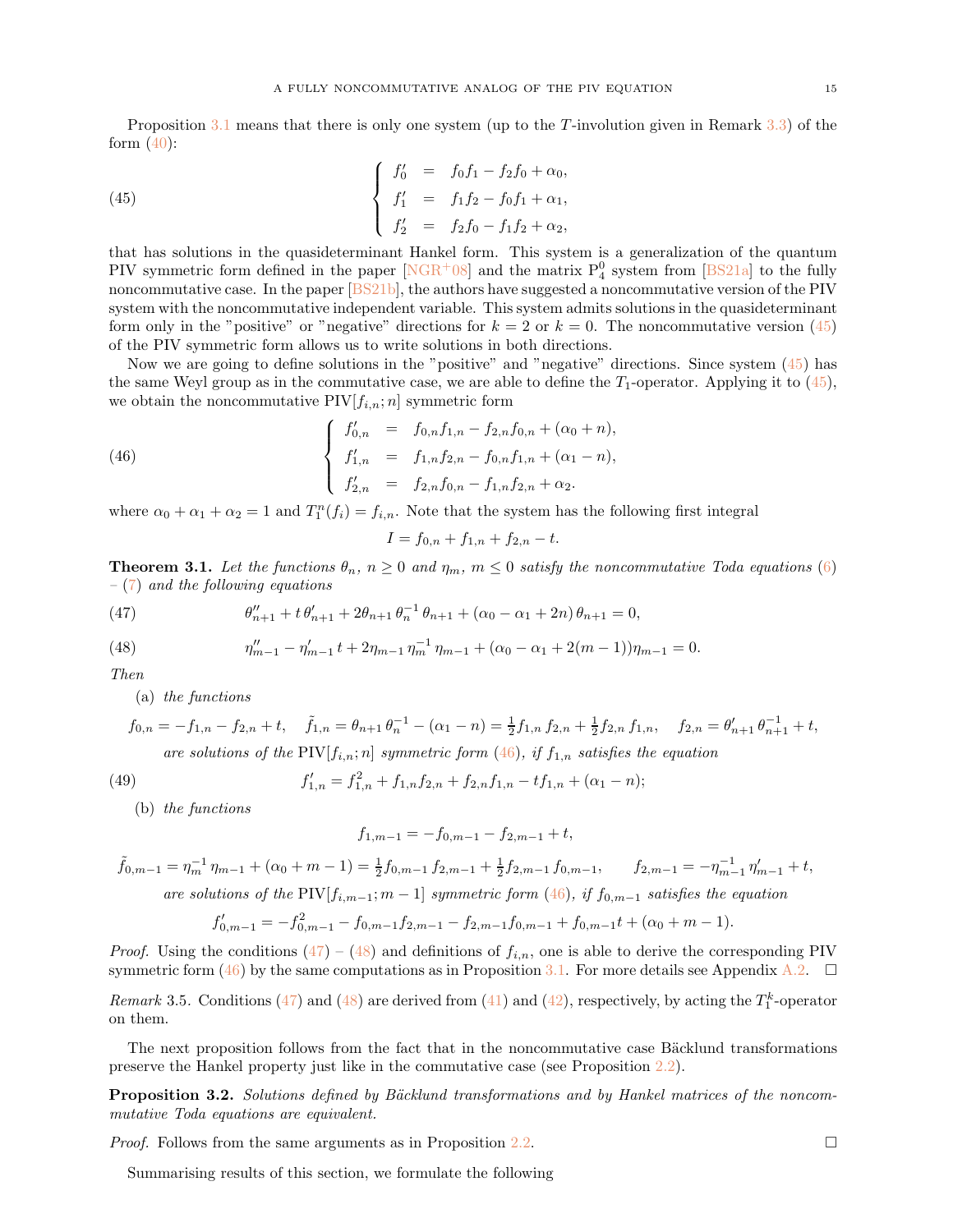<span id="page-15-0"></span>**Theorem 3.2.** Let the functions  $\theta_n$ ,  $n \geq 0$  and  $\eta_m$ ,  $m \leq 0$  be defined by the noncommutative Toda chains [\(6\)](#page-4-1) – [\(7\)](#page-4-2) and initial conditions  $\theta_0$ ,  $\theta_1$  and  $\eta_0$ ,  $\eta_{-1}$  satisfy the equations

$$
\theta_1'' + t \theta_1' + 2\theta_1 \theta_0^{-1} \theta_1 + (\alpha_0 - \alpha_1)\theta_1 = 0,
$$
  

$$
\eta_{-1}'' - \eta_{-1}' t + 2\eta_{-1} \eta_0^{-1} \eta_{-1} + (\alpha_0 - \alpha_1 - 2)\eta_{-1} = 0,
$$

where  $\theta_0 = \eta_{-1}^{-1}$  and  $\eta_0 = \theta_1^{-1}$ . Then

(a) the functions

$$
f_{0,n} = -f_{1,n} - f_{2,n} + t, \quad \tilde{f}_{1,n} = \theta_{n+1} \theta_n^{-1} - (\alpha_1 - n) = \frac{1}{2} f_{1,n} f_{2,n} + \frac{1}{2} f_{2,n} f_{1,n}, \quad f_{2,n} = \theta'_{n+1} \theta_{n+1}^{-1} + t,
$$
  
are solutions of the PIV $[f_{i,n}; n]$  symmetric form (46), if  $f_{1,n}$  satisfies the equation

$$
f'_{1,n} = f_{1,n}^2 + f_{1,n}f_{2,n} + f_{2,n}f_{1,n} - tf_{1,n} + (\alpha_1 - n);
$$

(b) the functions

$$
f_{1,m-1} = -f_{0,m-1} - f_{2,m-1} + t,
$$

$$
\tilde{f}_{0,m-1} = \eta_m^{-1} \eta_{m-1} + (\alpha_0 + m - 1) = \frac{1}{2} f_{0,m-1} f_{2,m-1} + \frac{1}{2} f_{2,m-1} f_{0,m-1}, \qquad f_{2,m-1} = -\eta_{m-1}^{-1} \eta'_{m-1} + t,
$$
\nare solutions of the PIV [f<sub>i,m-1</sub>; m-1] symmetric form (46), if f<sub>0,m-1</sub> satisfies the equation

$$
f'_{0,m-1} = -f_{0,m-1}^2 - f_{0,m-1}f_{2,m-1} - f_{2,m-1}f_{0,m-1} + f_{0,m-1}t + (\alpha_0 + m - 1).
$$

# <span id="page-15-1"></span>3.2. "Hamiltonian" structure and the Lax representation.

3.2.1. "Hamiltonian" structure. The Hamiltonian for the commutative PIV symmetric form is given by  $(12)$ :

<span id="page-15-3"></span>(50) 
$$
H(f_0, f_1, f_2) = f_0 f_1 f_2 + \frac{1}{3} (\alpha_1 - \alpha_2) f_0 + \frac{1}{3} (\alpha_1 + 2\alpha_2) f_1 - \frac{1}{3} (2\alpha_1 + \alpha_2) f_2.
$$

Using a skew-symmetric matrix  $U$ ,

$$
U = \begin{pmatrix} 0 & 1 & -1 \\ -1 & 0 & 1 \\ 1 & -1 & 0 \end{pmatrix} = ||u_{ij}||, \qquad i, j = 0, 1, 2,
$$

one can define a Poisson bracket as

<span id="page-15-2"></span>
$$
(51) \qquad \{f_i, f_j\} = u_{i,j}.
$$

It turns out that the commutative PIV symmetric form is represented in terms of the linear Poisson bracket  $(51)$  with Hamiltonian  $(50)$  in the following form

$$
\begin{cases}\nf'_0 = \{H, f_0\} + 1, \\
f'_1 = \{H, f_1\}, \\
f'_2 = \{H, f_2\},\n\end{cases}
$$

and is Hamiltonian iff  $\alpha_0 + \alpha_1 + \alpha_2 = 0$ . On the other hand, if we introduce the canonical variables

$$
q := f_1, \qquad \qquad p := f_2, \qquad \qquad t := f_0 + f_1 + f_2,
$$

then the Hamiltonian takes the form

$$
H(q, p, t) = -p^{2}q - pq^{2} + pqt - \alpha_{1}p + \alpha_{2}q + \frac{1}{3}(\alpha_{1} - \alpha_{2})t
$$

and gives the system

$$
\begin{cases}\n q' &= \{H, q\} = -\partial_p H = q^2 + 2pq - qt + \alpha_1, \\
 p' &= \{H, p\} = \partial_q H = -p^2 - 2pq + pt + \alpha_2.\n\end{cases}
$$

In the noncommutative case we have a similar structures.

Proposition 3.3. Let us introduce the following "canonical" variables

$$
q := f_1, \qquad \qquad p := f_2, \qquad \qquad t := f_0 + f_1 + f_2,
$$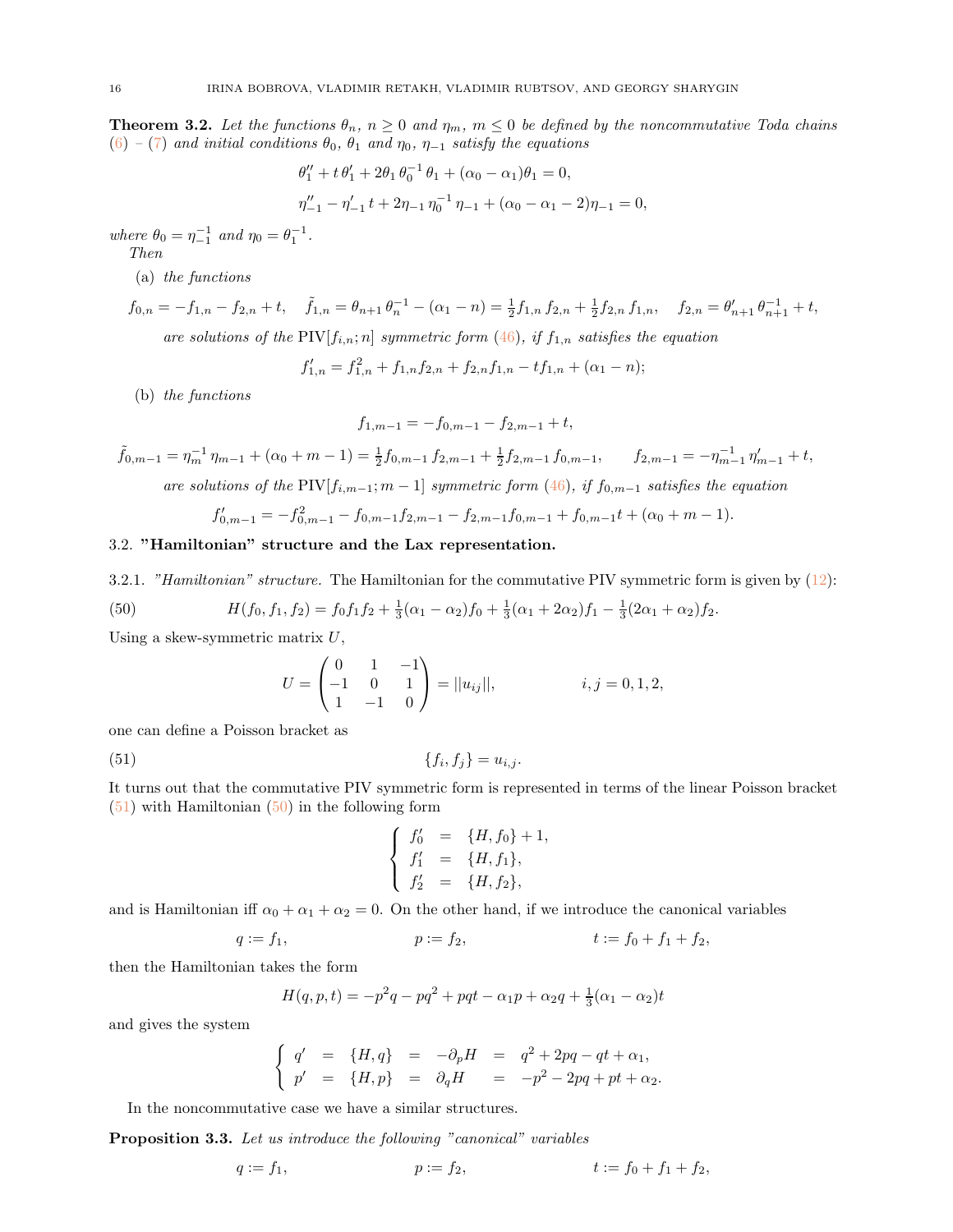<span id="page-16-3"></span>where functions  $f_i$ ,  $i = 0, 1, 2$  satisfy the fully noncommutative PIV symmetric form. In terms of p and q the function

$$
H(f_0, f_1, f_2) = a_0 f_0 f_1 f_2 + (2 - a_0 - a_1) f_1 f_2 f_0 + a_1 f_2 f_0 f_1
$$
  

$$
- (1 - a_1) f_1 f_0 f_2 + (1 - a_0 - a_1) f_0 f_2 f_1 - (1 - a_0) f_2 f_1 f_0
$$
  

$$
+ \frac{1}{3} (\alpha_1 - \alpha_2) f_0 + \frac{1}{3} (\alpha_1 + 2\alpha_2) f_1 - \frac{1}{3} (2\alpha_1 + \alpha_2) f_2
$$

obtains the form

$$
H(q, p, t) = -(1 - a_0)p^2q + (1 - 2a_0)pqp - (1 - a_0)qp^2 + (1 - a_0 - a_1)q^2p - (3 - 2a_0 - 2a_1)qpq + (1 - a_0 - a_1)pq^2
$$
  
+  $(1 - a_0 - a_1)tpq + a_1ptq - (1 - a_0)pqt + (2 - a_0 - a_1)qpt - (1 - a_1)qtp + a_0tqp$   
-  $\alpha_1p + \alpha_2q + \frac{1}{3}(\alpha_1 - \alpha_2)t$ 

and the PIV system is equivalent to the following "Hamiltonian" system

$$
\begin{cases}\n q' &= -\partial_p H = q^2 + qp + pq - tq + \alpha_1, \\
 p' &= \partial_q H = -p^2 - pq - qp + pt + \alpha_2.\n\end{cases}
$$

*Proof.* By a straightforward computation.  $\square$ 

*Remark* 3.6. When  $a_0 = a_1 = 1$ , the "Hamiltonian" reads

$$
H = f_0 f_1 f_2 + f_2 f_0 f_1 - f_0 f_2 f_1 + \frac{1}{3} (\alpha_1 - \alpha_2) f_0 + \frac{1}{3} (\alpha_1 + 2\alpha_2) f_1 - \frac{1}{3} (2\alpha_1 + \alpha_2) f_2
$$
  
=  $-pqp - q^2p + qpq - pq^2 - tpq + ptq + tap - \alpha_1 p + \alpha_2 q + \frac{1}{3} (\alpha_1 - \alpha_2) t$ 

and is equivalent to a matrix Hamiltonian found in [\[Kaw15\]](#page-21-21).

Remark 3.7. Since the "Poisson brackets" are defined by the matrix  $U$ , one can consider their naive "quantization", which is the replacement of the Poisson brackets by commutators of the generators  $f_i$ . This can always be done thanks to Theorem 1.2 from the paper [\[FL98\]](#page-21-22). A "quantized Hamiltonian" takes the form

$$
H = f_2 f_0 f_1 + \frac{1}{3} (\alpha_1 - \alpha_2 + 3\lambda) f_0 + \frac{1}{3} (\alpha_1 + 2\alpha_2) f_1 - \frac{1}{3} (2\alpha_1 + \alpha_2) f_2,
$$
  
<sup>1</sup> [f, f]  $\rightarrow$  F

<span id="page-16-0"></span>where  $\{f_i, f_j\} = \lambda^{-1} [f_i, f_j], \lambda \in F$ .

3.2.2. Lax representation. In this section we will discuss different isomonodromic Lax pairs for the noncommutative PIV $[f_{i,n}; n]$  symmetric form  $(46)$ .

**Proposition 3.4.** For any  $n \in \mathbb{Z}$ , system [\(46\)](#page-14-1) can be written as the linear system

$$
\begin{cases}\n\partial_{\lambda} \Psi_n(\lambda, t) = \mathcal{A}_n(\lambda, t) \Psi_n(\lambda, t), \\
\partial_t \Psi_n(\lambda, t) = \mathcal{B}_n(\lambda, t) \Psi_n(\lambda, t),\n\end{cases}
$$

where matrices  $A_n(\lambda, t)$  and  $B_n(\lambda, t)$  have the following  $\lambda$ -dependence

<span id="page-16-2"></span>(52) 
$$
\mathcal{A}_n(\lambda, t) = A_0 + A_{-1} \lambda^{-1}, \qquad \mathcal{B}_n(\lambda, t) = B_1 \lambda + B_0,
$$

with matrices  $A_0$ ,  $A_{-1}$ ,  $B_1$ , and  $B_0$  are given by

$$
A_0 = \begin{pmatrix} 0 & 1 & f_{0,n} \\ 0 & 0 & 1 \\ 0 & 0 & 0 \end{pmatrix}, \quad A_{-1} = \begin{pmatrix} \beta_0 & 0 & 0 \\ f_{1,n} & \beta_1 & 0 \\ 1 & f_{2,n} & \beta_2 \end{pmatrix}, \quad B_1 = \begin{pmatrix} 0 & 0 & 1 \\ 0 & 0 & 0 \\ 0 & 0 & 0 \end{pmatrix}, \quad B_0 = \begin{pmatrix} -f_{2,n} & 0 & 0 \\ 1 & -f_{0,n} & 0 \\ 0 & 1 & -f_{1,n} \end{pmatrix}.
$$

Here scalar parameters  $\beta_0$ ,  $\beta_1$ ,  $\beta_2$  are related to the  $\alpha$ 's parameters as

<span id="page-16-1"></span>(53) 
$$
\alpha_0 = 1 + \beta_2 - \beta_0 - n,
$$
  $\alpha_1 = \beta_0 - \beta_1 + n,$   $\alpha_2 = \beta_1 - \beta_2.$ 

Proof. The compatibility condition

$$
\partial_t \mathcal{A}_n - \partial_\lambda \mathcal{B}_n = [\mathcal{B}_n, \mathcal{A}_n]
$$

leads to the system

$$
\begin{cases}\nf'_{0,n} = f_{0,n}f_{1,n} - f_{2,n}f_{0,n} + (1 + \beta_2 - \beta_0), \\
f'_{1,n} = f_{1,n}f_{2,n} - f_{0,n}f_{1,n} + (\beta_0 - \beta_1), \\
f'_{2,n} = f_{2,n}f_{0,n} - f_{1,n}f_{2,n} + (\beta_1 - \beta_2)\n\end{cases}
$$

that is exactly the PIV $[f_{i,n}; n]$  symmetric form  $(46)$ , since relations  $(53)$  hold.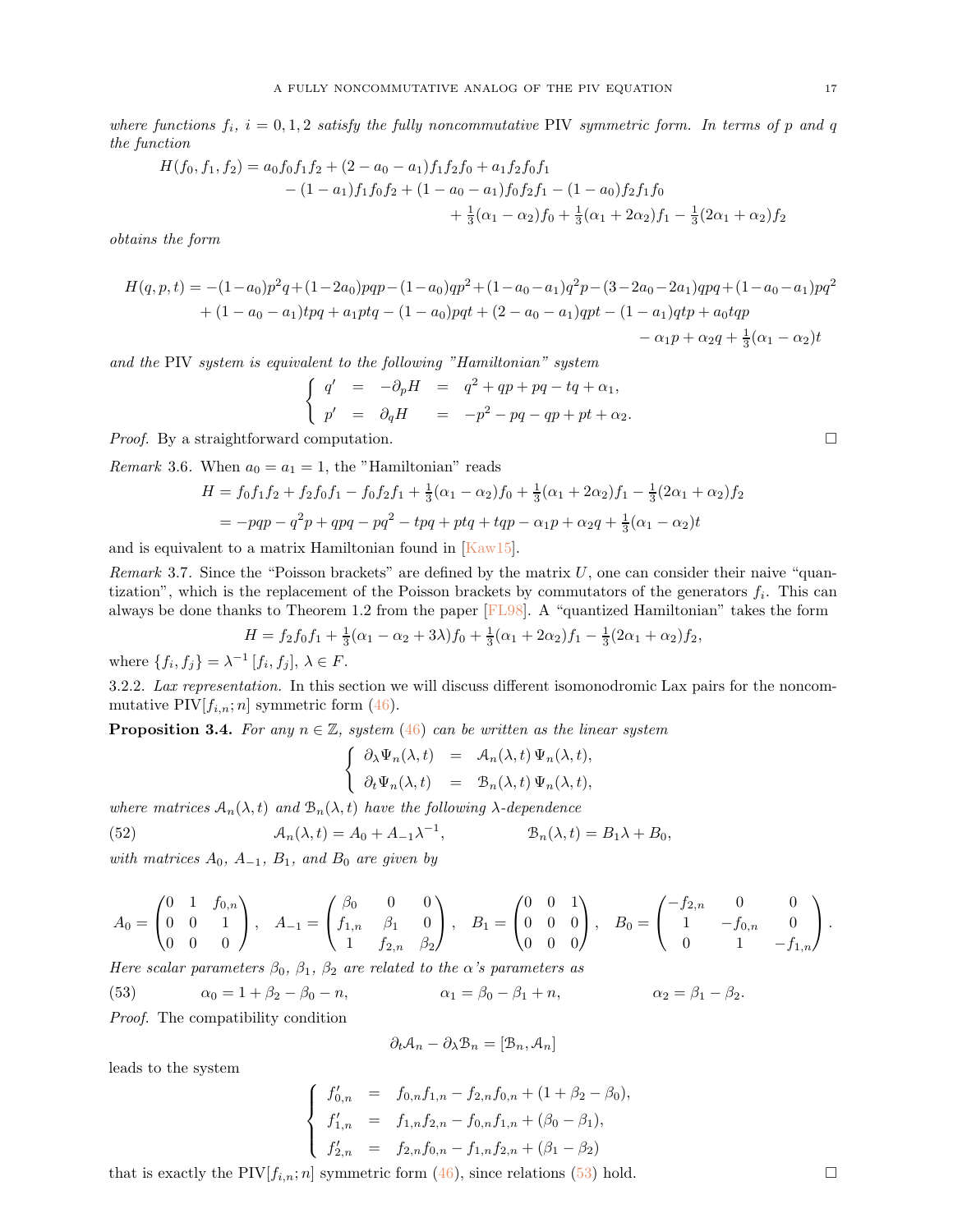<span id="page-17-0"></span>Remark 3.8. The pair is constructed by using the method of non-abelianization of the well-known scalar pairs, suggested in the paper [\[BS21b\]](#page-21-14).

Note that in the commutative case the Lax pair  $A_0(\lambda, t)$ ,  $B_0(\lambda, t)$  is equivalent to the Noumi-Yamada pair [\[NY00\]](#page-21-11) for the PIV symmetric form [\(11\)](#page-5-2). The pair is reduced to the Jimbo-Miwa pair [\[JM81\]](#page-21-23) that has the following dependence on the spectral parameter  $\mu$ 

$$
\mathbf{A}_0(\mu, t) = A_1 \mu + A_0 + A_{-1} \mu^{-1}, \qquad \qquad \mathbf{B}_0(\mu, t) = B_1 \mu + B_0,
$$

where  $A_1$ ,  $A_0$ ,  $A_{-1}$ ,  $B_1$ ,  $B_0$  are  $2\times 2$  matrices and  $A_1$ ,  $B_1$  are constant diagonal matrices with different eigenvalues. The reduction is given by a generalized Laplace transform and some constraints on the parameters  $\beta_i$  [\[JKT07\]](#page-21-24). One can establish the same fact in the noncommutative case.

**Proposition 3.5.** The Noumi-Yamada pair  $(52)$  can be reduced to a pair of the Jimbo-Miwa type.

Proof. We will repeat the proof of this fact in the commutative case, presented in the paper [\[JKT07\]](#page-21-24).

• Laplace transform. First we formally consider the following Laplace transform

$$
\Psi_n(\lambda, t) = \int_C e^{\lambda \mu} \Phi_n(\mu, t) d\mu,
$$

where we assume that one can choose a contour  $C$  such that the corresponding terms arising from integration by parts will cancel out.

Remark 3.9. Strict conditions of the existence such a transformation will be explored in forthcoming articles.

This transformation turns the linear system

$$
\begin{cases}\n\partial_{\lambda} \Psi_n(\lambda, t) = (A_0 + A_{-1} \lambda^{-1}) \Psi_n(\lambda, t), \\
\partial_t \Psi_n(\lambda, t) = (B_1 \lambda + B_0) \Psi_n(\lambda, t)\n\end{cases}
$$

into the following linear system

$$
\begin{cases}\n\partial_{\mu}\Phi_n(\mu,t) = (A_0 - \mu \mathbb{I})^{-1}(A_{-1} + \mathbb{I})\Phi_n(\mu,t) = \mathbf{A}_n(\mu,t)\Phi_n(\mu,t), \\
\partial_t\Phi_n(\mu,t) = -B_1 \partial_{\mu}\Phi_n(\mu,t) + B_0 \Phi_n(\mu,t) = \mathbf{B}_n(\mu,t)\Phi_n(\mu,t),\n\end{cases}
$$

where matrices  $\mathbf{A}_n$  and  $\mathbf{B}_n$  have the form

$$
\mathbf{A}_n(\mu, t) = A_{-1} \mu^{-1} + A_{-2} \mu^{-2} + A_{-3} \mu^{-3}, \qquad \qquad \mathbf{B}_n(\mu, t) = B_0 + B_{-1} \mu^{-1}.
$$

Changing the spectral parameter as  $\mu \mapsto \mu^{-1}$ , we obtain the pair

$$
\mathbf{A}_n(\mu, t) = A_1 \mu + A_0 + A_{-1} \mu^{-1}, \qquad \qquad \mathbf{B}_n(\mu, t) = B_1 \mu + B_0,
$$

where matrices  $A_1$ ,  $A_0$ ,  $A_{-1}$ ,  $B_1$ , and  $B_0$  are

$$
A_1 = \begin{pmatrix} 1 & f_{2,n} & \beta_2 + 1 \\ 0 & 0 & 0 \\ 0 & 0 & 0 \end{pmatrix}, \quad A_0 = \begin{pmatrix} f_{0,n} + f_{1,n} & f_{0,n}f_{2,n} + (\beta_1 + 1) & (\beta_2 + 1)f_{0,n} \\ 1 & f_{2,n} & \beta_2 + 1 \\ 0 & 0 & 0 \end{pmatrix},
$$

$$
A_{-1} = \begin{pmatrix} \beta_0 + 1 & 0 & 0 \\ f_{1,n} & \beta_1 + 1 & 0 \\ 1 & f_{2,n} & \beta_2 + 1 \end{pmatrix}, \quad B_1 = \begin{pmatrix} 1 & f_{2,n} & \beta_2 + 1 \\ 0 & 0 & 0 \\ 0 & 0 & 0 \end{pmatrix}, \quad B_0 = \begin{pmatrix} -f_{2,n} & 0 & 0 \\ 1 & -f_{0,n} & 0 \\ 0 & 1 & -f_{1,n} \end{pmatrix}.
$$

• Reduction to a 2 × 2 pair. Let us present the fundamental solution  $\Phi_n(\mu, t)$  as a column vector of the form  $\Phi_n = (\Phi_{1,n} \quad \Phi_{2,n} \quad \Phi_{3,n})^T$ . Without loss of generality, one can set  $\beta_2 = -1$ . In view of this condition, we define the column vector  $\tilde{\Phi}_n = (\Phi_{1,n} \quad \Phi_{2,n})^T$  that satisfies the following linear system

$$
\begin{cases}\n\partial_{\mu} \tilde{\Phi}_n(\mu, t) = \tilde{\mathbf{A}}_n(\mu, t) \tilde{\Phi}_n(\mu, t), \\
\partial_t \tilde{\Phi}_n(\mu, t) = \tilde{\mathbf{B}}_n(\mu, t) \tilde{\Phi}_n(\mu, t),\n\end{cases}
$$

with

$$
\tilde{\mathbf{A}}_n(\mu, t) = \begin{pmatrix} 1 & f_{2,n} \\ 0 & 0 \end{pmatrix} \mu + \begin{pmatrix} f_{0,n} + f_{1,n} & f_{0,n}f_{2,n} + (\beta_1 + 1) \\ 1 & f_{2,n} \end{pmatrix} + \begin{pmatrix} \beta_0 + 1 & 0 \\ f_{1,n} & \beta_1 + 1 \end{pmatrix} \mu^{-1},
$$

$$
\tilde{\mathbf{B}}_n(\mu, t) = \begin{pmatrix} 1 & f_{2,n} \\ 0 & 0 \end{pmatrix} \mu + \begin{pmatrix} -f_{2,n} & 0 \\ 1 & -f_{0,n} \end{pmatrix}.
$$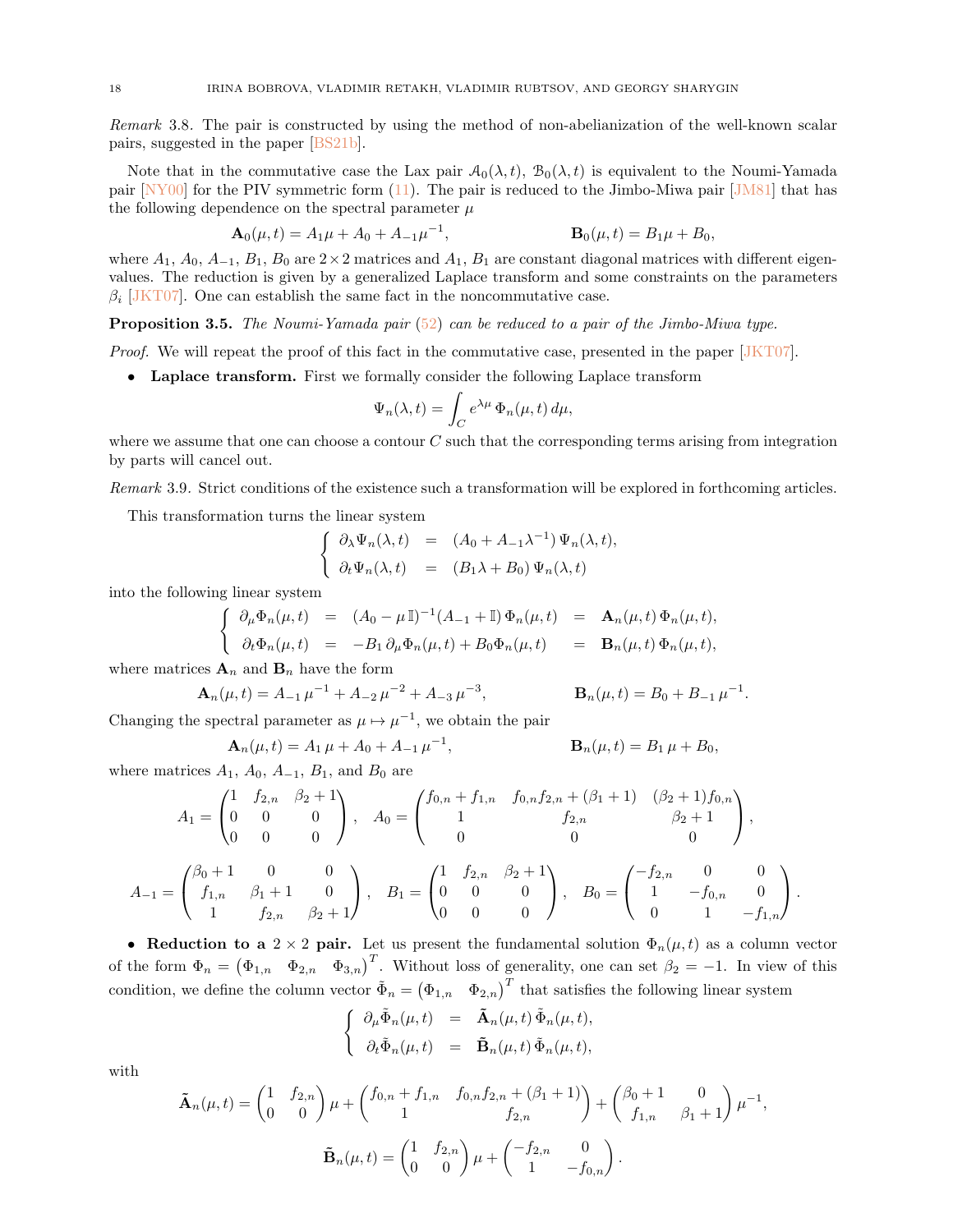<span id="page-18-3"></span>Making a gauge transformation by the matrix  $g = \begin{pmatrix} 1 & f_{2,n} \\ 0 & 1 \end{pmatrix}$ , the pair is written in the Jimbo-Miwa form:

<span id="page-18-2"></span>(54)  
\n
$$
\tilde{\mathbf{A}}_n(\mu, t) = \begin{pmatrix} 1 & 0 \\ 0 & 0 \end{pmatrix} \mu + \begin{pmatrix} f_{0,n} + f_{1,n} + f_{2,n} & -f_{1,n}f_{2,n} + (\beta_1 + 1) \\ 1 & 0 \end{pmatrix} + \begin{pmatrix} f_{2,n}f_{1,n} + (\beta_0 + 1) & 0 \\ f_{1,n} & -f_{1,n}f_{2,n} + (\beta_1 + 1) \end{pmatrix} \mu^{-1},
$$
\n
$$
\tilde{\mathbf{B}}_n(\mu, t) = \begin{pmatrix} 1 & 0 \\ 0 & 0 \end{pmatrix} \mu + \begin{pmatrix} 0 & -f_{1,n}f_{2,n} + (\beta_1 + 1) \\ 1 & -f_{0,n} - f_{2,n} \end{pmatrix}.
$$

The compatibility condition

$$
\partial_t \tilde{\mathbf{A}}_n - \partial_\mu \tilde{\mathbf{B}}_n = \left[ \tilde{\mathbf{B}}_n, \tilde{\mathbf{A}}_n \right]
$$

leads to the system that is equivalent to the noncommutative PIV $[f_{i,n}; n]$  symmetric form [\(46\)](#page-14-1).

Remark 3.10. If we use the condition  $f_{0,n} + f_{1,n} + f_{2,n} = t$  with an appropriate choice of index n in the Jimbo-Miwa pair  $(54)$ , we obtain pairs for systems  $(55)$  and  $(56)$ . In particular, the substitution of  $f_{0,n} = -f_{1,n} - f_{2,n} + t$  into [\(54\)](#page-18-2) leads to a pair that is a particular case of a slightly general pair written in Conclusion of the paper [\[BS21b\]](#page-21-14).

#### **CONCLUSION**

Using Bäcklund transformations and the symmetric form of the commutative PIV equation, we construct its fully noncommutative version that possesses solutions in terms of the infinite Toda system. Our approach can be useful for constructing such analogs for other Painlevé equations. Their connection to the solutions of the noncommutative Toda system can be applied to describing Darboux-Bäcklund transformations of their solutions.

Our analog leads to a fully noncommutative hierarchy of the PIV systems and to fully noncommutative analogs of the systems of type  $A_l^{(1)}$  $\ell_l^{(1)}$ ,  $l = 2, 3, \ldots, N$ . One of such infinite sequence of the PIV systems is suggested in [\[GP21\]](#page-21-25) in the matrix case. The second type of the hierarchy that contains the commutative PIV symmetric form was introduced in [\[VS93\]](#page-21-10) as a dressing chain and was investigated in the paper [\[NY00\]](#page-21-11) with the help of the affine Weyl group symmetries.

In the commutative case, the generating functions for the entries of the Hankel determinants are connected with the asymptotic solution at infinity of the isomonodromic problem for the PII and PIV equations [\[JKM04\]](#page-21-5), [\[JKM06\]](#page-21-6). It would be interesting to study this problem in a fully noncommutative case.

# Appendix A.

## <span id="page-18-1"></span><span id="page-18-0"></span>A.1. Proof of Theorem [2.2.](#page-9-3)

• Case (a). Take the derivative of  $y_n$  w.r.t. t and use condition [\(29\)](#page-9-0):

$$
y'_{n} = (\theta'_{n+1}\theta_{n+1}^{-1} + t)' = \theta''_{n+1}\theta_{n+1}^{-1} - (\theta'_{n+1}\theta_{n+1}^{-1})^{2} + 1
$$
  
=  $-(t\theta'_{n+1} + 2\theta_{n+1}^{2}\theta_{n}^{-1} + (\alpha_{0} - \alpha_{1} + 2n)\theta_{n+1})\theta_{n+1}^{-1} - (\theta'_{n+1}\theta_{n+1}^{-1})^{2} + 1$   
=  $-t\theta'_{n+1}\theta_{n+1}^{-1} - 2\theta_{n+1}\theta_{n}^{-1} - (\alpha_{0} - \alpha_{1} + 2n) - (\theta'_{n+1}\theta_{n+1}^{-1})^{2} + 1.$ 

Replace  $\theta'_{n+1}\theta_{n+1}^{-1}$  by  $y_n-t$  and  $\theta_{n+1}\theta_n^{-1}$  by  $z_n+(\alpha_1+\alpha_2-n)$  and use  $\alpha_0+\alpha_1+\alpha_2=1$ :

$$
y'_n = -t(y_n - t) - 2(z_n + (\alpha_1 + \alpha_2 - n)) - (\alpha_0 - \alpha_1 + 2n) - (y_n - t)^2 + 1
$$
  
=  $-y_n^2 - 2z_n + ty_n - \alpha_2$ .

Hence, we obtain the system

$$
\begin{cases}\n-z'_n &= y_n^{-1}z_n^2 + (\alpha_2 - y_n^2)y_n^{-1}z_n - (\alpha_1 + \alpha_2 - n)y_n, \\
-y'_n &= y_n^2 + 2z_n - ty_n + \alpha_2,\n\end{cases}
$$

that is equivalent to the  $PIV[y_n; n]$  equation [\(20\)](#page-7-1).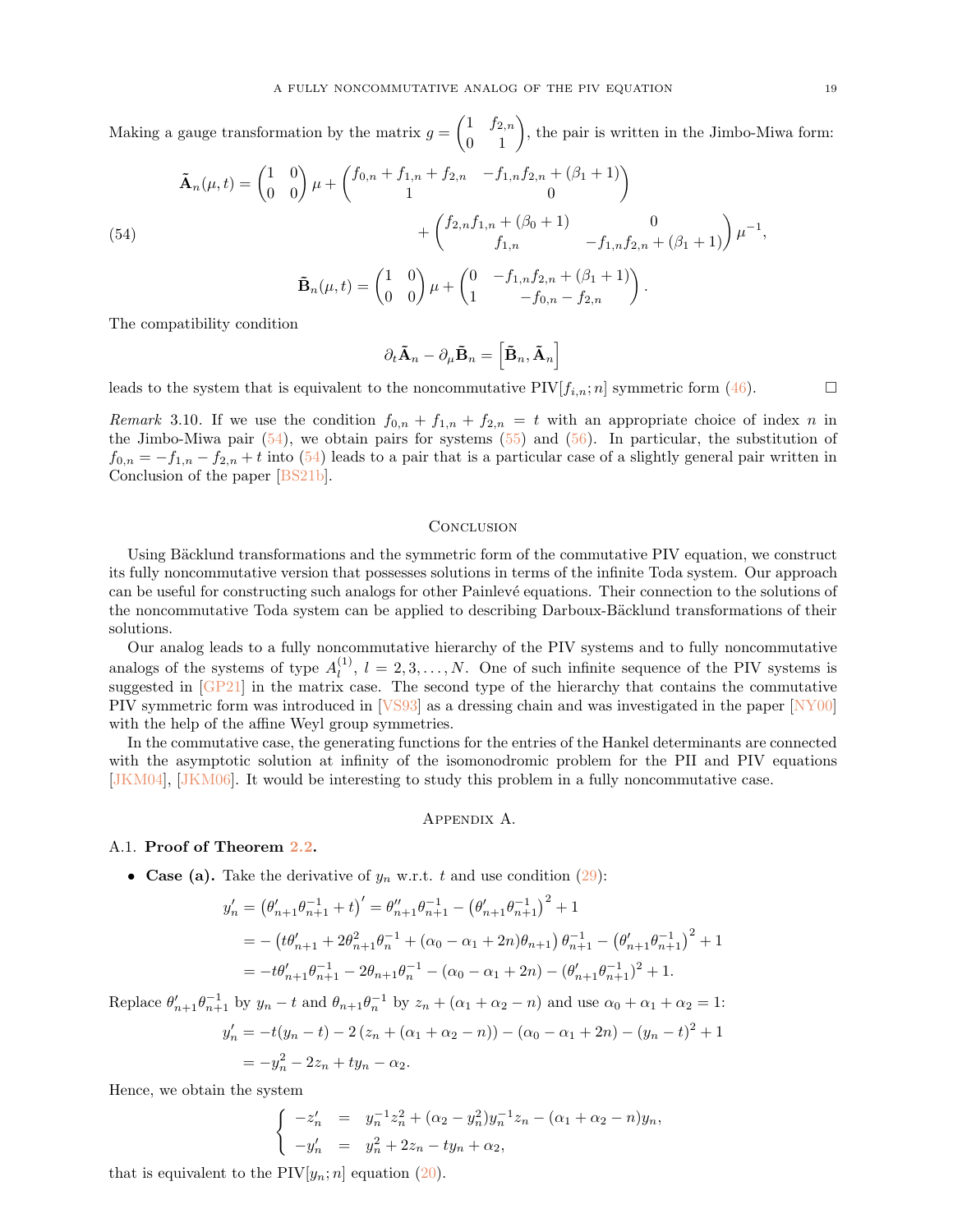• Case (b). There is the same chain of identities:

$$
y'_{m-1} = \left(-\eta'_{m-1}\eta_{m-1}^{-1} + t\right)' = -\eta''_{m-1}\eta_{m-1}^{-1} + \left(\eta'_{m-1}\eta_{m-1}^{-1}\right)^2 + 1
$$
  
=  $\left(-t\eta'_{m-1} + 2\eta_{m-1}^2\eta_{m-1}^{-1} + (\alpha_0 - \alpha_1 + 2(m-1))\eta_{m-1}\right)\eta_{m-1}^{-1} + \left(\eta'_{m-1}\eta_{m-1}^{-1}\right)^2 + 1$   
=  $-t\eta'_{m-1}\eta_{m-1}^{-1} + 2\eta_{m-1}\eta_{m}^{-1} + \left(\eta'_{m-1}\eta_{m-1}^{-1}\right)^2 + (\alpha_0 - \alpha_1 + 2m - 1).$ 

Replace  $\eta'_{m-1}\eta_{m-1}^{-1}$  by  $-y_{m-1} + t$  and  $\eta_{m-1}\eta_{m}^{-1}$  by  $z_{m} + (\alpha_{1} + \alpha_{2} - m)$  and use  $\alpha_{0} + \alpha_{1} + \alpha_{2} = 1$ :

$$
y'_{m-1} = -t(-y_{m-1} + t) + 2(z_m + (\alpha_1 + \alpha_2 - m)) + (-y_{m-1} + t)^2 + (-2\alpha_1 - \alpha_2 + 2m)
$$

$$
= y_{m-1}^2 + 2z_m - ty_{m-1} + \alpha_2.
$$

So, the resulting system

$$
\begin{cases}\nz'_m = y_{m-1}^{-1}z_m^2 + (\alpha_2 - y_{m-1}^2)y_{m-1}^{-1}z_m - (\alpha_1 + \alpha_2 - m)y_{m-1},\\
y'_{m-1} = y_{m-1}^2 + 2z_m - ty_{m-1} + \alpha_2,\n\end{cases}
$$

<span id="page-19-0"></span>reduces to the PIV $[y_{m-1}; m-1]$  equation [\(20\)](#page-7-1) for  $y_{m-1} = y_{m-1}(t)$ .

# A.2. Proof of Theorem [3.1.](#page-14-4)

• Case (a). The derivative of 
$$
f_{2,n}
$$
:  
\n
$$
f'_{2,n} = \theta''_{n+1}\theta^{-1}_{n+1} - (\theta'_{n+1}\theta^{-1}_{n+1})^2 + 1
$$
\n
$$
= - (t\theta'_{n+1} + 2\theta_{n+1}\theta^{-1}_{n}\theta_{n+1} + (\alpha_0 - \alpha_1 + 2n)\theta_{n+1})\theta^{-1}_{n+1} - (\theta'_{n+1}\theta^{-1}_{n+1})^2 + (\alpha_0 + \alpha_1 + \alpha_2)
$$
\n
$$
= -t\theta'_{n+1}\theta^{-1}_{n+1} - (\theta'_{n+1}\theta^{-1}_{n+1})^2 - 2\theta_{n+1}\theta^{-1}_{n} + (2\alpha_1 + \alpha_2 - 2n)
$$
\n
$$
= -t(f_{2,n} - t) - (f_{2,n} - t)^2 - 2(\tilde{f}_{1,n} + (\alpha_1 - n)) + (2\alpha_1 + \alpha_2 - 2n)
$$
\n
$$
= -f_{2,n}^2 - 2\tilde{f}_{1,n} + f_{2,n}t + \alpha_2 = -f_{2,n}^2 - f_{2,n}f_{1,n} - f_{1,n}f_{2,n} + f_{2,n}t + \alpha_2.
$$

This equation together with [\(49\)](#page-14-5) give the system

<span id="page-19-1"></span>(55) 
$$
\begin{cases} f'_{1,n} = f_{1,n}^2 + f_{1,n}f_{2,n} + f_{2,n}f_{1,n} - tf_{1,n} + (\alpha_1 - n), \\ f'_{2,n} = -f_{2,n}^2 - f_{2,n}f_{1,n} - f_{1,n}f_{2,n} + f_{2,n}t + \alpha_2. \end{cases}
$$

Since  $f_{0,n} = -f_{1,n} - f_{2,n} + t$ , it can be rewritten as

$$
\begin{cases}\nf'_{1,n} = f_{1,n}f_{2,n} - f_{0,n}f_{1,n} + (\alpha_1 - n), \\
f'_{2,n} = f_{2,n}f_{0,n} - f_{1,n}f_{2,n} + \alpha_2.\n\end{cases}
$$

Supplementing the system with the following equation for  $f_{0,n}$ :

$$
f'_{0,n} = (-f_{1,n} - f_{2,n} + t)' = -f'_{1,n} - f'_{2,n} + 1
$$
  
= -(f\_{1,n}f\_{2,n} - f\_{0,n}f\_{1,n} + (\alpha\_1 - n)) - (f\_{2,n}f\_{0,n} - f\_{1,n}f\_{2,n} + \alpha\_2) + (\alpha\_0 + \alpha\_1 + \alpha\_2)  
= f\_{0,n}f\_{1,n} - f\_{2,n}f\_{0,n} + (\alpha\_0 + n),

we get the PIV $[f_{i,n}; n]$  symmetric form [\(46\)](#page-14-1).

• Case (b). Similarly, we have the following chain of identities:

$$
f'_{2,m-1} = (\eta_{m-1}^{-1} \eta'_{m-1})^2 - \eta_{m-1}^{-1} \eta''_{m-1} + 1
$$
  
\n
$$
= (\eta_{m-1}^{-1} \eta'_{m-1})^2 + \eta_{m-1}^{-1} (-\eta'_{m-1}t + 2\eta_{m-1}\eta_m^{-1}\eta_{m-1} + (\alpha_0 - \alpha_1 + 2(m-1))\eta_{m-1}) + (\alpha_0 + \alpha_1 + \alpha_2)
$$
  
\n
$$
= (\eta_{m-1}^{-1} \eta'_{m-1})^2 - \eta_{m-1}^{-1} \eta'_{m-1}t + 2\eta_m^{-1}\eta_{m-1} + (2\alpha_0 + \alpha_2 + 2(m-1))
$$
  
\n
$$
= (-f_{2,m-1} + t)^2 - (-f_{2,m-1} + t)t + 2(\tilde{f}_{0,m-1} - (\alpha_0 + (m-1))) + (2\alpha_0 + \alpha_2 + 2(m-1))
$$
  
\n
$$
= f_{2,m-1}^2 + 2\tilde{f}_{0,m-1} - tf_{2,m-1} + \alpha_2 = f_{2,m-1}^2 + f_{2,m-1}f_{0,m-1} + f_{0,m-1}f_{2,m-1} - tf_{2,m-1} + \alpha_2.
$$

So we arrive at the system

<span id="page-19-2"></span>(56) 
$$
\begin{cases} f'_{0,m-1} = -f_{0,m-1}^2 - f_{0,m-1}f_{2,m-1} - f_{2,m-1}f_{0,m-1} + f_{0,m-1}t + (\alpha_0 + (m-1)), \\ f'_{2,m-1} = f_{2,m-1}^2 + f_{2,m-1}f_{0,m-1} + f_{0,m-1}f_{2,m-1} - tf_{2,m-1} + \alpha_2, \end{cases}
$$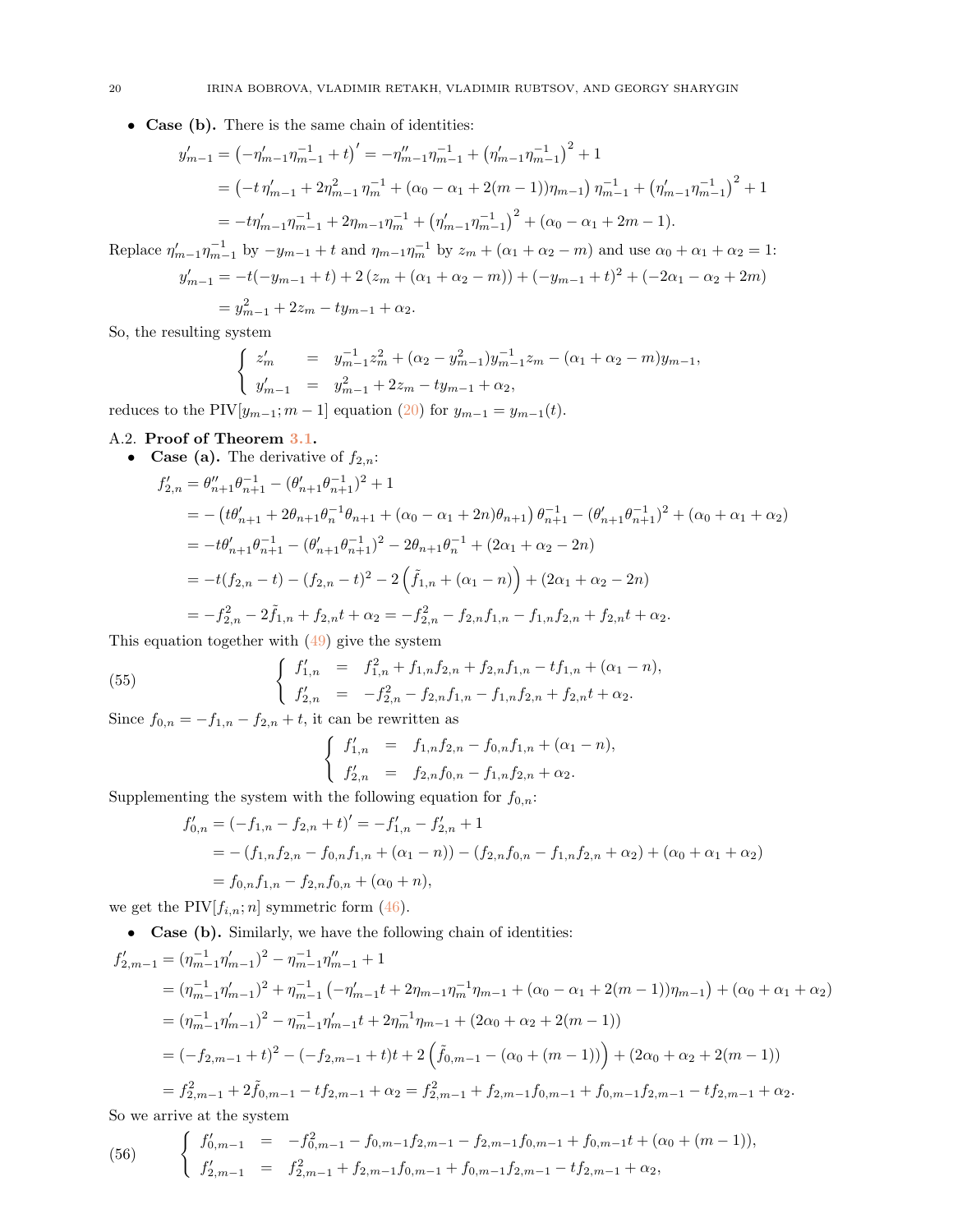that by the definition of  $f_{1,m-1}$ , can be represented as

$$
\begin{cases}\nf'_{0,m-1} = f_{0,m-1}f_{1,m-1} - f_{2,m-1}f_{0,m-1} + (\alpha_0 + (m-1)), \\
f'_{2,m-1} = f_{2,m-1}f_{0,m-1} - f_{1,m-1}f_{2,m-1} + \alpha_2.\n\end{cases}
$$

Taking it with the equation for  $f'_{1,m-1}$ ,

$$
f'_{1,m-1} = (-f_{0,m-1} - f_{2,m-1} + t)' = -f'_{0,m-1} - f'_{2,m-1} + 1
$$
  
= -(f\_{0,m-1}f\_{1,m-1} - f\_{2,m-1}f\_{0,m-1} + (\alpha\_0 + (m - 1)))  
-(f\_{2,m-1}f\_{0,m-1} - f\_{1,m-1}f\_{2,m-1} + \alpha\_2) + (\alpha\_0 + \alpha\_1 + \alpha\_2)  
= f\_{1,m-1}f\_{2,m-1} - f\_{0,m-1}f\_{1,m-1} + (\alpha\_1 - (m - 1)),

<span id="page-20-0"></span>one can get the PIV $[f_{i,m-1};m-1]$  symmetric form [\(46\)](#page-14-1).

#### Appendix B.

1. Sokolov V. V. and Svinolupov S. I., Vector-matrix generalizations of classical integrable equations, Teoret. and Mat. Fiz, 1994, 100, no.2, 214-218 [in Russian]; translation in Theoret. and Math. Phys., 1994, 100, no.2, [959 - 962](https://link.springer.com/article/10.1007/BF01016758) (1994). 35Qxx (35A30)

2. Olver P. J. and Sokolov V. V., Integrable evolution equations on associative algebras, Comm. in Math. Phys., 1998, 193, no.2, [245-268.](https://link.springer.com/article/10.1007/s002200050328) 58F07 (35Q51)

3. Balandin S. P. and Sokolov V. V., On the Painlevé test for non-Abelian equations, Phys. Lett. A, 1998, 246, no.3-4, [267-272.](https://www.sciencedirect.com/science/article/abs/pii/S0375960198003363?via%3Dihub) 34A34 (34A25)

4. Olver P. J. and Sokolov V. V., Non-abelian integrable systems of the derivative nonlinear Schrödinger type, Inverse Problems, 1998, 14, no.6, [L5-L8.](https://iopscience.iop.org/article/10.1088/0266-5611/14/6/002) 35Q55 (58F37)

5. Mikhailov A. V. and Sokolov V. V., Integrable ODEs on Associative Algebras, Comm. in Math. Phys., 2000, 211, no.1, [231-251.](https://link.springer.com/article/10.1007/s002200050810)

6. Odesskii A. V. and Sokolov V. V., Integrable matrix equations related to pairs of compatible associative algebras, Journal Phys. A: Math. Gen., 2006, 39, [12447-12456.](https://iopscience.iop.org/article/10.1088/0305-4470/39/40/011/meta) [arXiv:math/0604574](https://arxiv.org/abs/math/0604574)

7. Odesskii A. V., Roubtsov V. N., and Sokolov V. V., Bi-Hamiltonian ODEs with matrix variables, Teoret. and Mat. Fiz. 2012, 171, no.1, [26–33.](http://www.mathnet.ru/php/archive.phtml?wshow=paper&jrnid=tmf&paperid=6912&option_lang=eng) [arXiv:1105.1740.](https://arxiv.org/abs/1105.1740)

8. Odesskii A. V., Roubtsov V. N., and Sokolov V. V., Double Poisson brackets on free associative algebras, Max-Planck-Institut fur Mathematik Preprint Series 2012, no.52, 19 p.; [arXiv:1208.2935;](https://arxiv.org/abs/1208.2935) Contemporary Mathematics, 2013, 592, [225-241,](http://dx.doi.org/10.1090/conm/592/11861) ISBN-10: 0-8218-8980-X, ISBN-13: 978-0-8218-8980-0

9. Sokolov V. V. and Wolf T., Non-commutative generalization of integrable quadratic ODE-systems, Letters in Mathematical Physics, 2020, 110, no.3, [533-553.](https://link.springer.com/article/10.1007/s11005-019-01229-0) [arXiv:1807.05583](https://arxiv.org/abs/1807.05583)

10. Sokolov V. V., Nonabelian  $\mathfrak{so}_3$  Euler top, Russian Math. Surveys., 2021,  $\mathbf{76}(1)$ , [195-196.](http://dx.doi.org/10.4213%2Frm9988) [arXiv:2101.00934](https://arxiv.org/abs/2101.00934)

11. Adler V. E. and Sokolov V. V., Non-Abelian evolution systems with conservation laws, Mathematical Physics Analysis and Geometry, 2021, 24, no.7, [1-24.](https://link.springer.com/article/10.1007/s11040-021-09382-6) [arXiv:2008.09174](https://arxiv.org/abs/2008.09174)

12. Adler V. E. and Sokolov V. V., On matrix Painlevé II equations, Theor. and Math. Phys., 2021, **207**(2),  $188-201$ . [arXiv:2012.05639](https://arxiv.org/abs/2012.05639)

13. Odesskii A. V. and Sokolov V. V., Noncommutative elliptic Poisson structures on projective spaces, Journal of Geometry and Physics, 2021, 169, [104330.](https://doi.org/10.1016/j.geomphys.2021.104330) [arXiv:1911.03320](https://arxiv.org/abs/1911.03320)

14. Bobrova I. A. and Sokolov V. V., On matrix Painlevé-4 equations. Part 1: Painlevé–Kovalevskaya test, 2021, 20 pp. [arXiv:2107.11680](https://arxiv.org/abs/2107.11680)

15. Bobrova I. A. and Sokolov V. V., On matrix Painlevé-4 equations. Part 2: Isomonodromic Lax pairs, 2021, 12 pp. [arXiv:2110.12159](https://arxiv.org/abs/2110.12159)

16. Bobrova I. A. and Sokolov V. V., On matrix Painlevé-4 equations, submitted to Nonlinearity, extended version is presented in [arXiv:2107.11680](https://arxiv.org/abs/2107.11680) and [arXiv:2110.12159](https://arxiv.org/abs/2110.12159)

17. Bobrova I. A. and Sokolov V. V., Non-abelian Painlevé systems with generalized Okamoto integral, in preparation